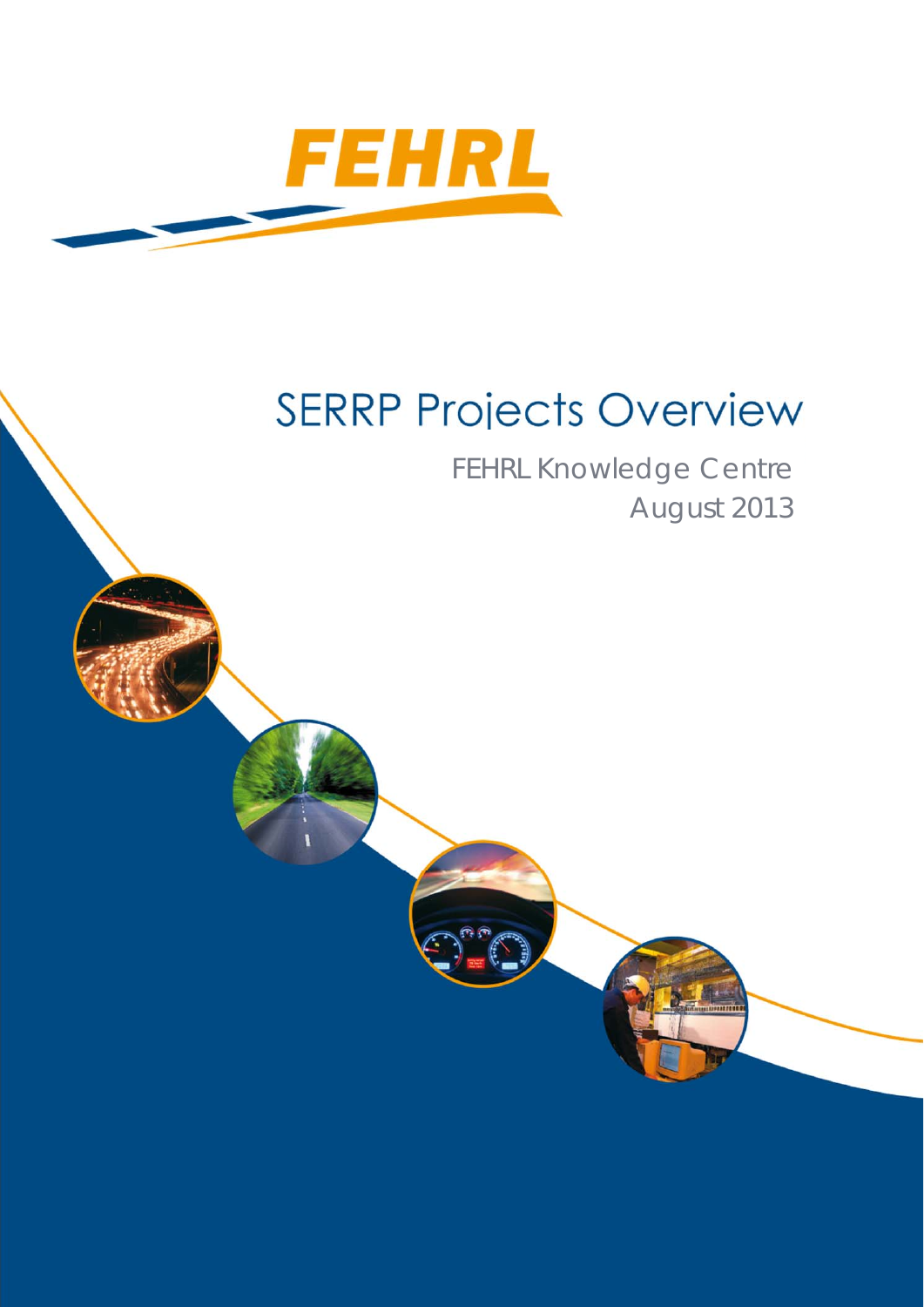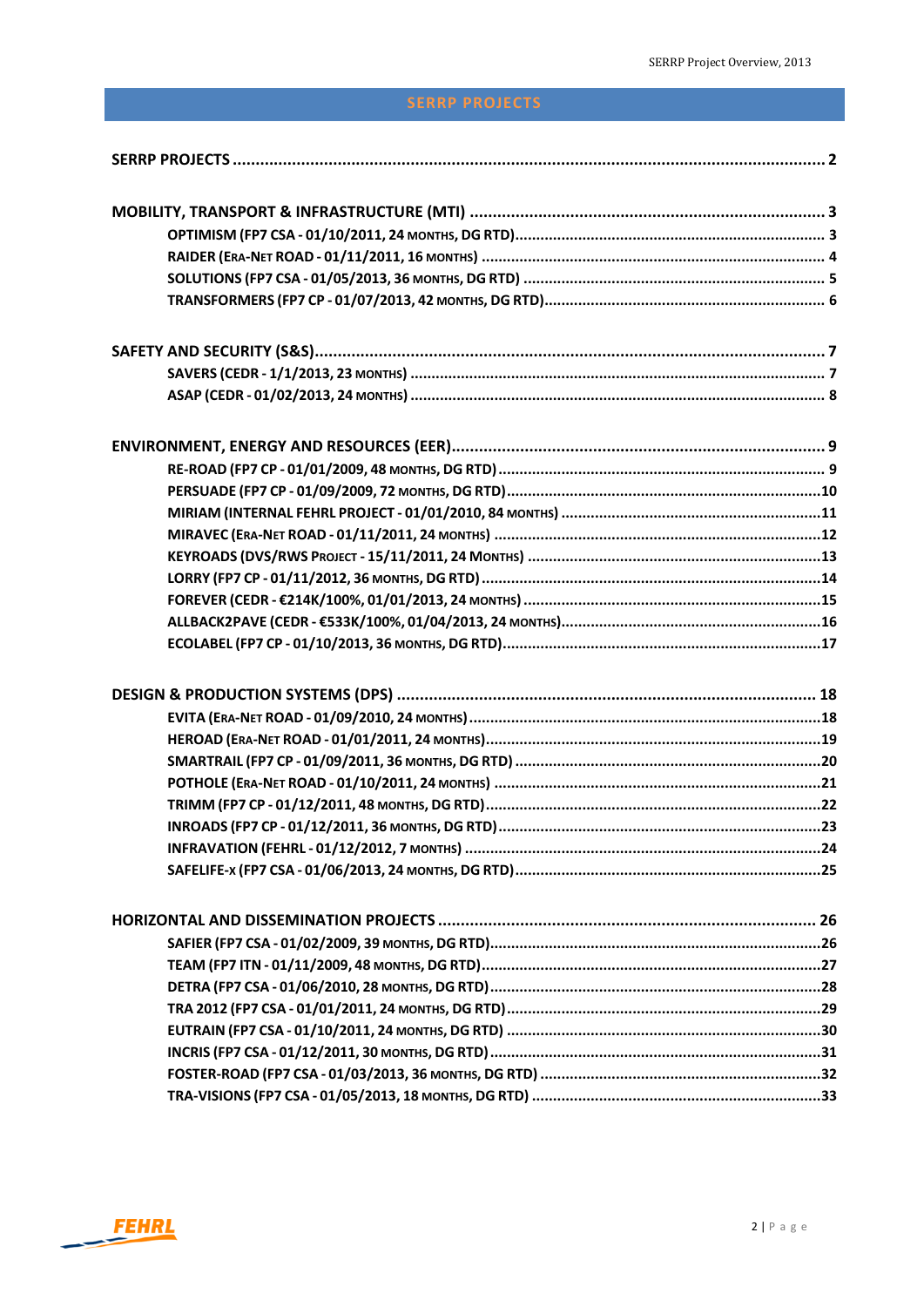**FEC Supervisor – Andrzej Urbanik (IBDiM) (aurbanik@ibdim.edu.pl) Research Area Leader – Franziska Schmidt (IFSTTAR), Asa Aretun (VTI)**

### OPTIMISM (FP7 CSA ‐ 01/10/2011, <sup>24</sup> MONTHS, DG RTD)

#### **Optimising Passenger Transport Information to Materialize Insights for Sustainable Mobility** (**http://www.optimismtransport.eu/**)



The OPTIMISM project is developing different sets of strategies and methodologies for optimising passenger transport systems based on co-modality ICT solutions. Towards this goal, OPTIMISM will consider passenger needs and the carbon‐neutral objective. OPTIMISM's main scope is to provide a scientifically documented insight of the transport system and people's travel choices via the study of social behaviour, mobility patterns and

relative business models. This insight will also enable defining future changes in the passenger's travel system that would lead to more sustainable method/mode(s) of travelling, as people can travel in a more efficient, safer and cleaner manner, without compromising mobility.

The OPTIMISM partners will combine and utilise multidisciplinary skills, expertise, and on‐going work in the fields of climate friendly transport, foresight, modelling, socio-economics, mobility behaviour, ITS and transport policy development. A Pan‐European network with extensive coverage outside Europe as well, will lead dissemination tasks in order to ensure the widespread dissemination of results but also to allow access to various information sources relating to national surveys.

Partners: Coventry University Enterprises Ltd (CUE), Zurich University of Applied Sciences - Institute of Sustainable Development (ZHAW), SIGNOSIS Sprl, Deutsches Zentrum für Luft‐ und Raumfahrt Ev (DLR), FEHRL (Umbrella: IBDiM, LNEC, UCD; experts: FHWA, NPRA, TCD), Sapienza‐Universita di Roma (CTL), Transport & Mobility Leuven (TML), CE Delft (DELFT), Joint Research Centre – Institute for Prospective Technological Studies (JRC‐IPTS).

*Project Coordinator:* Eleni Anoyrkati, Coventry University Enterprises Ltd (e.anoyrkati@coventry.ac.uk) *FEHRL Contact:* Adewole Adesiyun, FEHRL (adewole.adesiyun@fehrl.org)

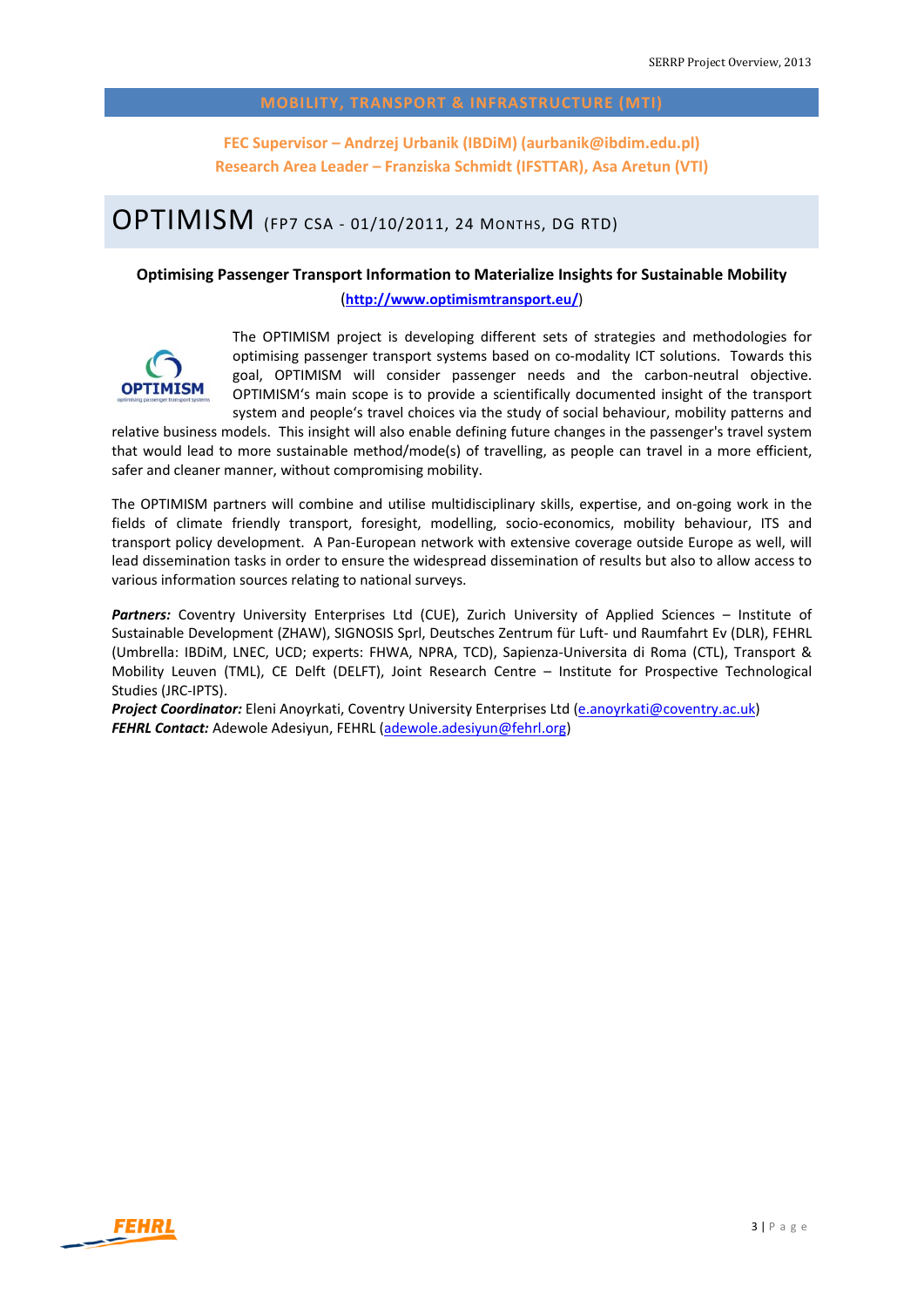### RAIDER (ERA‐NET ROAD ‐ 01/11/2011, <sup>16</sup> MONTHS)

**Realising Advanced Incident Detection on European Roads (http://www.fehrl.org/raider)** 

Incident detection is an essential capability for Road Authorities to manage their road networks and adequately respond to incidents. Issues with the quality of detection, such as a high false alarm rate, delays in detection, or inaccurate location of incidents, directly impact the operations. RAIDER is a research project aiming to improve incident detection systems in terms of the detection quality and costs of the system and individual components such as sensors, data fusion and incident detection algorithms. The quality of existing systems and their components are reviewed against the user needs and requirements from National Road Authorities. Generic specifications are derived for sensors, data fusion and incident detection algorithms, based on which recommendations are made for necessary improvements of existing systems. A second path is also followed to assess the feasibility, costs and benefits of innovations in the near future in roadside sensors, nomadic devices, and in‐vehicle devices. Alternative system concepts for incident detection are explored to incorporate and fuse data from mobile devices. The quality criteria from the first approach also apply here as constraints on the quality of the devices.

Experts from the National Road Authorities are consulted early in the project to select their most pressing issues as reference cases for research. Stakeholder consultations and two workshops with experts from the Road Authorities are planned to ensure the necessary input for the project and the dissemination and exploitation of the results. The project does not attempt to focus on any particular incident detection systems or Road Authority., because custom solutions are not easily transferable to other systems and Road Authorities.

*Partners:* TNO (Netherlands Organisation for Applied Scientific Research), TRL, AIT, FEHRL *Project Coordinator:* Toon Beeks, TNO (toon.beeks@tno.nl) *FEHRL Contact:* Steve Phillips, FEHRL (steve.phillips@fehrl.org)

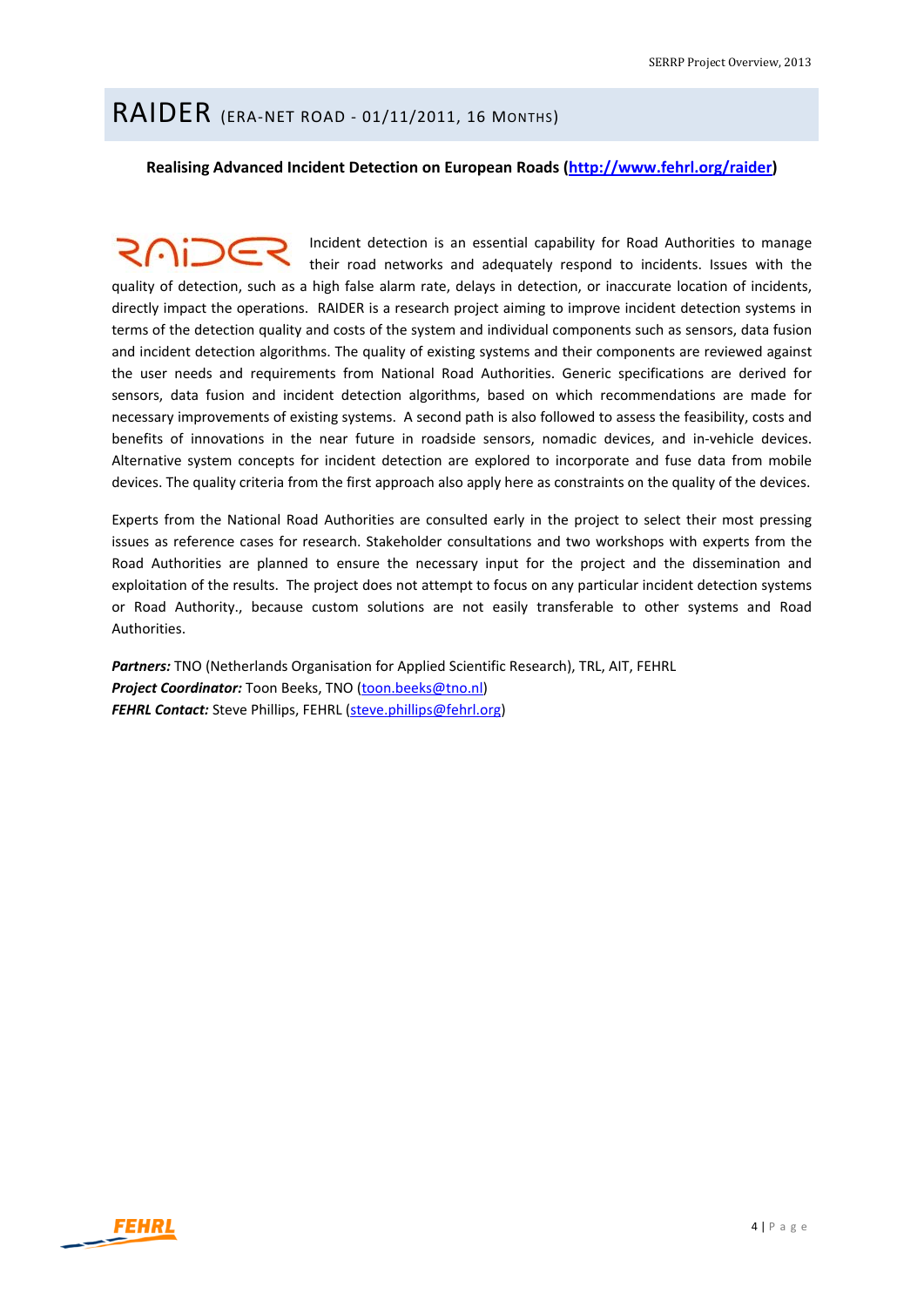# SOLUTIONS (FP7 CSA ‐ 01/05/2013, <sup>36</sup> MONTHS, DG RTD)

#### **Sharing Opportunities for Low carbon Urban transporTION**

Transport is a key enabler of economic activity and social connectedness. While providing essential services to society and economy, transport is also an important part of the economy and it is at the core of a number of major sustainability challenges, in particular climate change, air quality, safety, energy security and efficiency in the use of resources (EC 2011: Transport White Paper).

The overall mission of this project is to support the uptake of innovative sustainable urban mobility solutions in Europe and other regions in the world, in particular in Asia, Latin America and the Mediterranean. The call text has identified several regions in the world, policy areas and previous and on-going projects relevant for addressing the topic: Implementing innovative and green urban transport solutions in Europe and beyond (SST.2013.3‐2). SOLUTIONS will address all regions and policy areas, and will link into all projects mentioned in the call text. We believe that this approach generates the greatest synergies, which will be for the benefit of participating cities and the projects SOLUTIONS will link to and build upon.

While SOLUTIONS will build strongly on previous and on-going projects and initiatives, as is the nature of a coordinating action, it also aims to provide added value that goes beyond summarising and facilitating knowledge sharing and research and technology transfer. SOLUTIONS aims to bridge the "implementation gap" between the potential of innovative sustainable mobility and transport solutions and packages of solutions and the actual level of up-take and quality of the deployment mechanisms.

*Partners:* Wuppertal Institute for Climate Environment and Energy, Rupprecht Consult, POLIS – Promotion of Operational Links with Integrated Services, ICLEI‐Europe, Local Governments for Sustainability, ICLEI ‐ South Asia, Local Governments for Sustainability, EMBARQ Mexico, EMBARQ Brasil, EMBARQ: The WRI center for sustainable transport, EMBARQ China, EMBARQ India, EMBARQ Turkey, EMBARQ Andino, CERTH/HIT, FEHRL, CEDEX, CDV, BASt, TRL, UN‐HABITAT ‐ United Nations Human Settlements Programme, IFSTTAR, AustriaTech – Federal Agency for Technological Measures, CATS - China Academy of Transportation Sciences, Technion -Israel Institute of Technology, CAI‐ASIA – Clean Air Initiative, LNEC, Mobili‐T ‐ Urban mobility and transport, ICCT - International Council for Clean Transportation, ZLC - Zaragoza Logistics Center, AVERE-European Association for Battery, Hybrid, Fuel Cell Electric Vehicles

*Project Coordinator:* Oliver Lah (oliver.lah@wupperinst.org) *FEHRL Contact:* Adewole Adesiyun, FEHRL (adewole.adesiyun@fehrl.org)

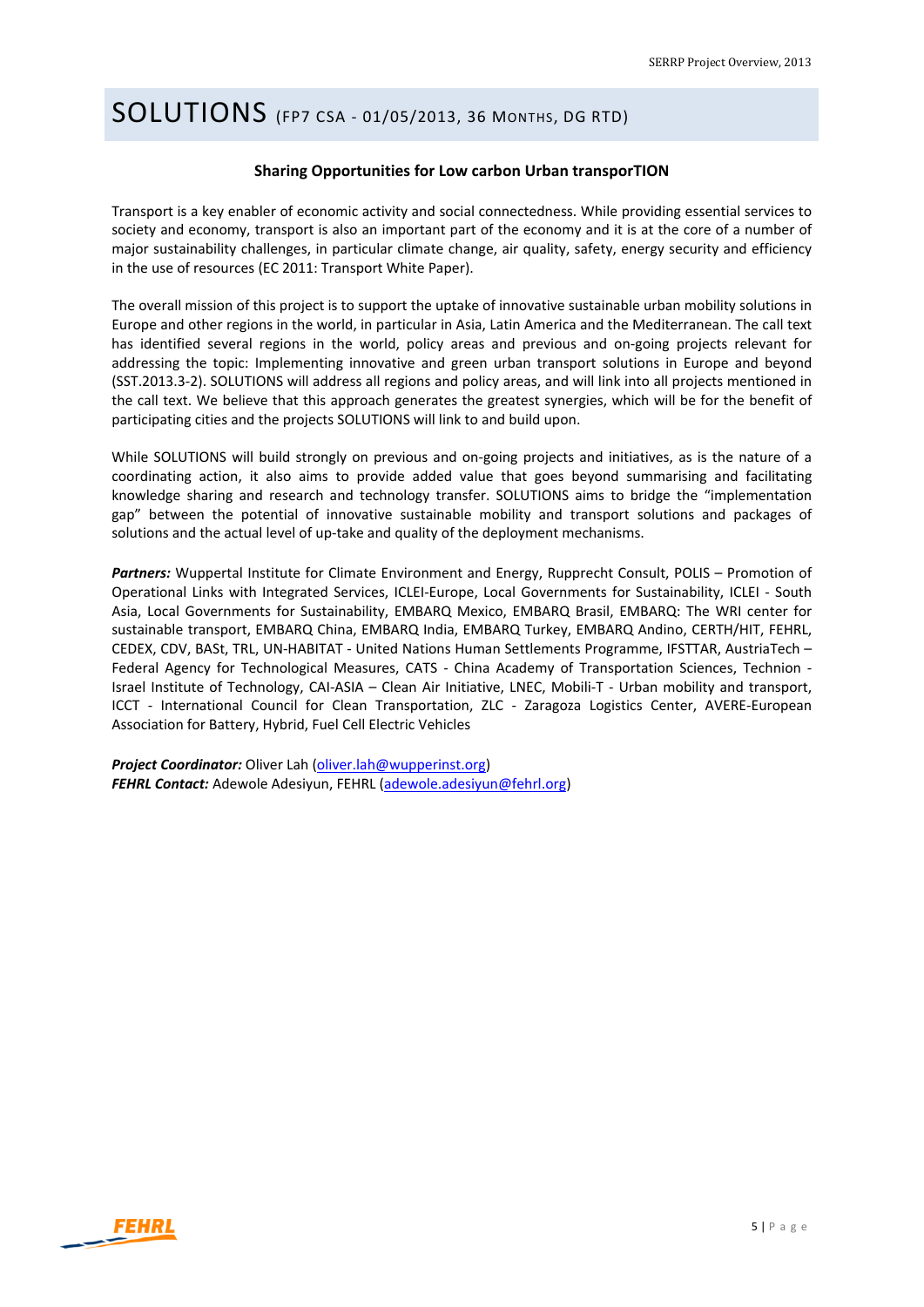### TRANSFORMERS (FP7 CP ‐ 01/07/2013, <sup>42</sup> MONTHS, DG RTD)

#### **Configurable and Adaptable Trucks and Trailers for Optimal Transport Efficiency**

The transportation of goods within Europe by means of commercial road vehicles has been growing steadily for the last decades and thus pacing economic growth and is predicted to continue in the future. This future trend combined with road congestion and increasing pressure to reduce  $CO_2$ -emissions motivates the commercial vehicle industry to explore innovation in the configuration of modern trucks beyond today´s trucks that are mainly designed for maximum payload and optimized for limited mission sets.

TRANSFORMERS combines a modular approach for mission rightsizing by means of hybridization, truck engine downsizing and a trailer design that addresses simultaneously aerodynamics and load efficiency improvements. The overall goal is to achieve 25% energy load efficiency (in energy/km.tn) in a real world application taking into account the needs to maintain road infrastructure and traffic safety. The technology selection and sizing of the electric drive system will include analysis of the economic viability.

TRANSFORMERS plans to hybridize the truck by integrating power and intelligent energy controls in the Trailer that adapt to the mission profile and are capable to interact with existing and future trucks. This is defined as Hybrid‐on‐Demand in the project.

The major advantage over the classic vehicle hybridization approach is that no changes in the trucks/tractor heads should be needed, which in turn also allows new options in mission rightsizing by combining several trailers to make a road train. The results will include a pre‐standard proposal for the interface between truck and trailer to allow future interchangeability of the hybridized trailers with legacy trucks. Additionally vehicle dynamics of trailer and semitrailer will be included in the investigation.

*Partners:* Volvo Technology AB, Robert Bosch GmbH, DAF Trucks NV, Daimler AG, FEHRL, Fraunhofer‐Gesellschaft zur foerderung der angewandten Forschung E.V., IFSTTAR, International Road Transport Union ASBL, Procter & Gamble Eurocor N.V., Schmitz Cargobull AG, TNO, Uniresearch BV, Van Eck Group, Kompetenzzentrum – Das Virtuelle Fahrzeug, Forschungsgesellschaft mbH

*Project Coordinator:* Joakim Svensson, VOLVO (joakim.u.svensson@volvo.com) *FEHRL Contact:* Adewole Adesiyun, FEHRL (adewole.adesiyun@fehrl.org)

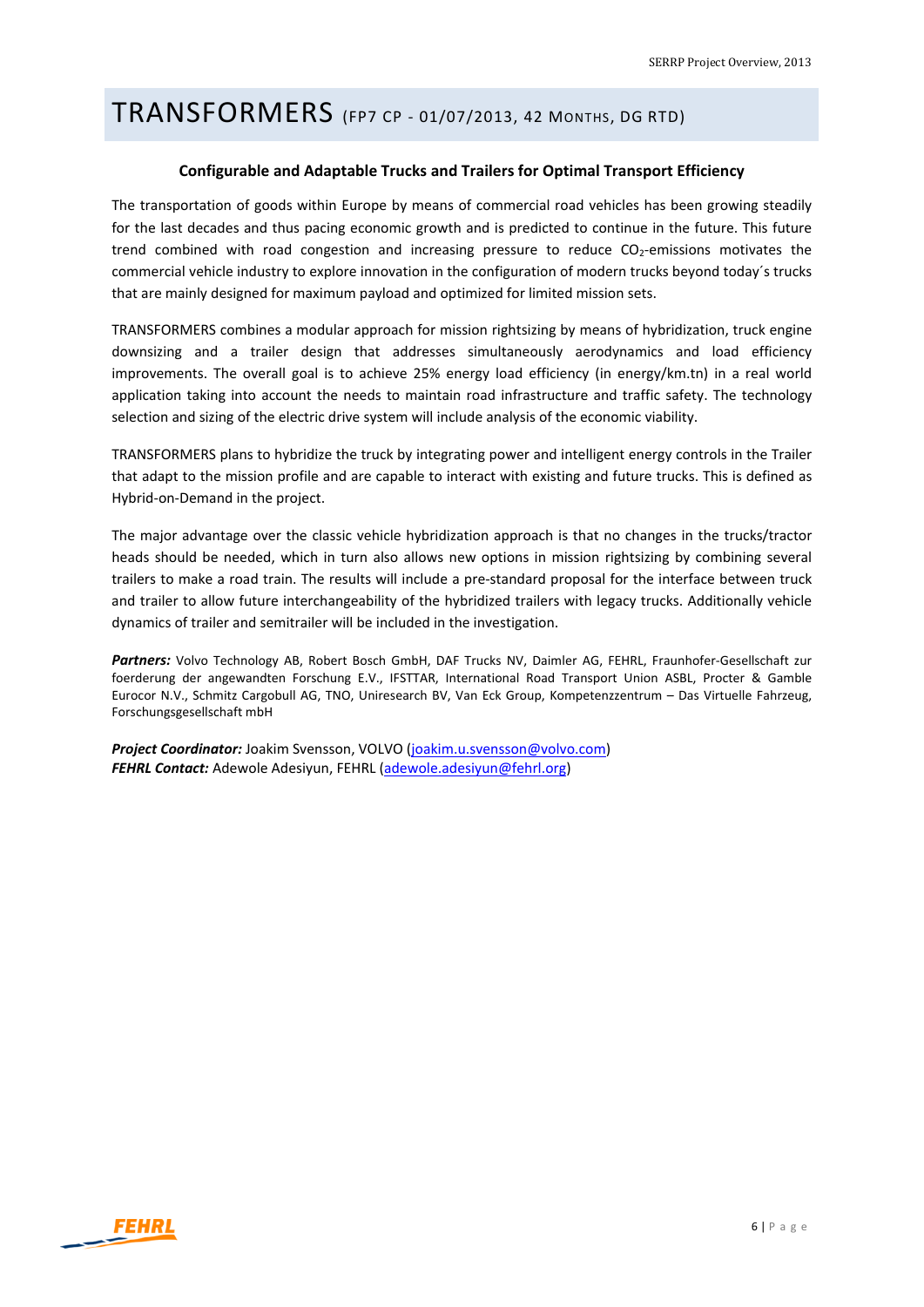**FEC Supervisor – Kjersti Kvalheim Dunham (kjersti.kvalheim.dunham@vegvesen.no) Research Area Leader – Xavier Cocu (BRRC), Francesca La Torre (UNIFI)**

### SAVERS (CEDR ‐ 1/1/2013, <sup>23</sup> MONTHS)

#### **Selection of Appropriate Vehicle Restraint Systems**



SAVeRS is a Research Project funded within the 2012 Call "Safety" of the Transnational Road Research Programme of CEDR (Conference of European Directors of Roads).

The aim of the SAVeRS project is to produce a practical and readily understandable Vehicle Restraint System (VRS) guidance document and a user‐friendly web‐based tool that will allow the selection of the most appropriate solution in different road and traffic configurations for all types of VRS: safety barriers including parapets, crash cushions (including truck‐mounted attenuators), terminals and transitions, motorcycle protection devices.

Partners: University of Florence (UNIFI), TRL, VTI, Trinity College, ZAG, AIT, Balfour Beatty Major Civil Engineering, BRRC.

*Project Coordinator***:** Dr. Francesca La Torre, UNIFI (francesca.latorre@unifi.it) *FEHRL Contact:* Adewole Adesiyun, FEHRL (adewole.adesiyun@fehrl.org)

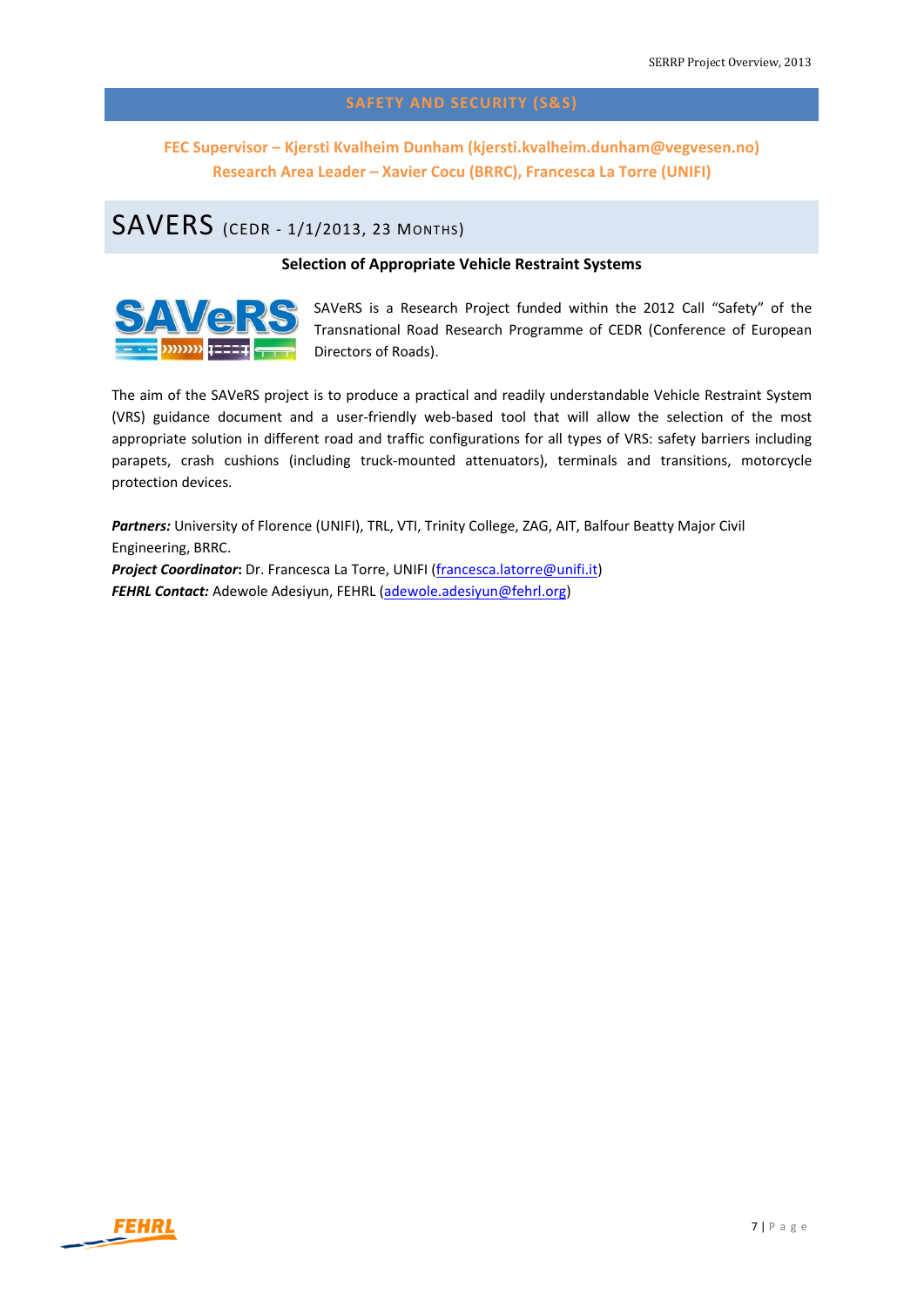### ASAP (CEDR ‐ 01/02/2013, <sup>24</sup> MONTHS)

#### **Appropriate Speed saves All People (http://asap.fehrl.org)**



Speed management of traffic through work zones is important for the safety of both the road user and road worker. A work zone will entail deviations from normal travel in a discrete road section and appropriate speed is needed to ensure that the driver can navigate the vehicle through the work zone routing,

particularly if there are abrupt lateral deviations from road design norms. Without proper control of the vehicle, the driver may cause the vehicle to enter the restricted areas of the work zone. Infringement into these areas can cause injury to the car passengers or the road worker. Thus selection and control of traffic speeds in work zones are crucial components for road safety. A resource for best practice guidelines and financial implications of work zone speed control is not available in Europe. A common information source should be made available if European road users and road workers are to have the best level of safety, regardless of the country or region.

The ASAP project - Appropriate Speed saves All People - was designed to address the issues of speed management in work zones. The main objective is to gather knowledge on effective speed management measures through road works zones through literature review, information gathering from national expertise and practitioners, on‐going research in Europe and abroad, and stakeholder consultations. The accumulated information will be documented to provide practical and readily understandable recommendations as to how to effectively manage speed through road works zones, in terms of

- engineering, design, and conspicuity of road works,
- enforcement and
- driver education/information,

with the aim of reducing risks to road workers without significantly increasing risks to road users.

*Partners:* AIT, BRRC, CDV, University of Firenze (UNIFI), VTI *Project Coordinator:* Robert Thomson (robert.thomson@vti.se) *FEHRL Contact:* Adewole Adesiyun, FEHRL (adewole.adesiyun@fehrl.org)

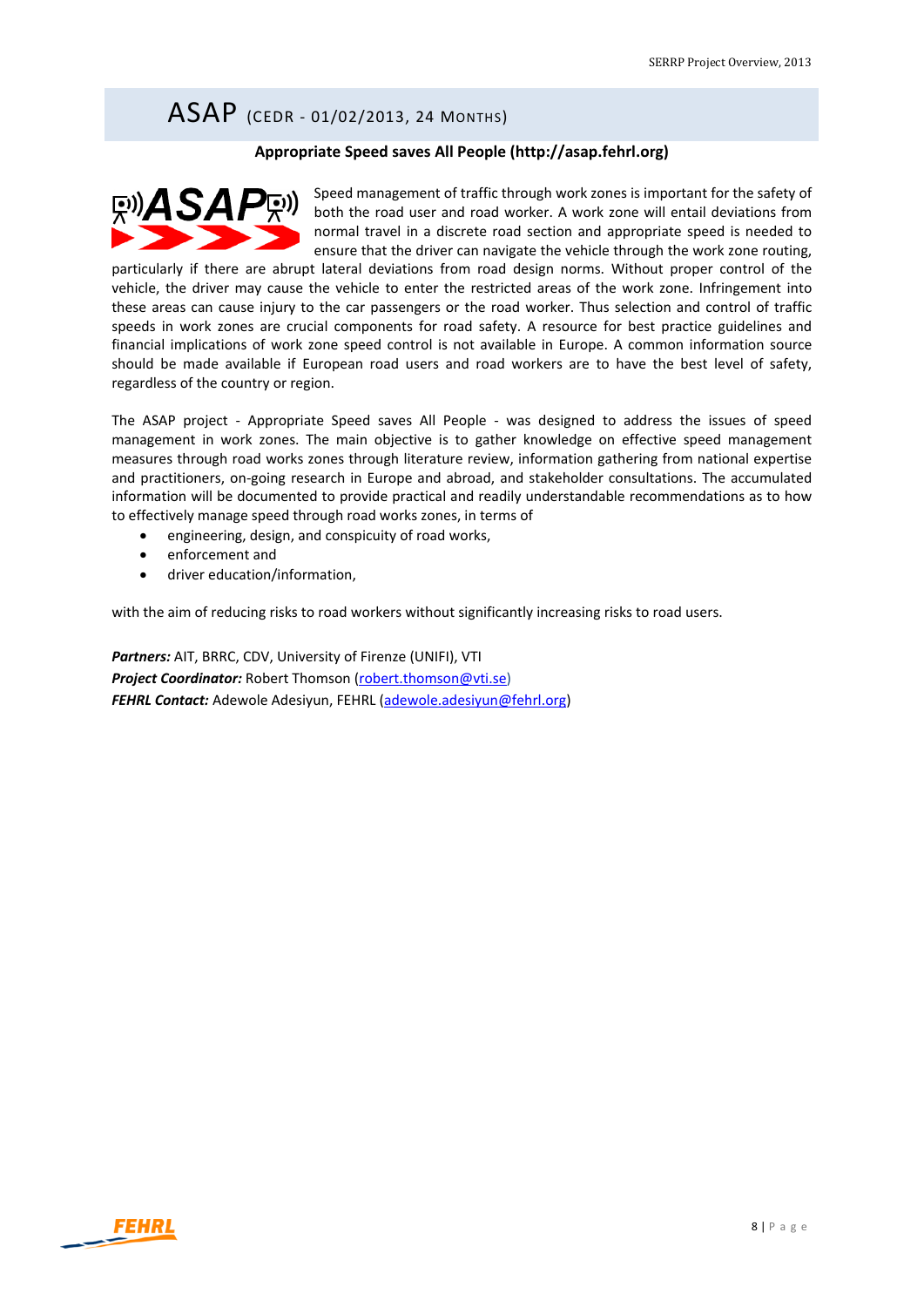#### **FEC supervisor – FEC supervisor ‐ Bojan Leben (bojan.leben@zag.si)**

**Research Area Leader – Manfred Haider (AIT)**

### RE‐ROAD (FP7 CP ‐ 01/01/2009, <sup>48</sup> MONTHS, DG RTD)

#### **End of life strategies of asphalt pavements (http://re‐road.fehrl.org)**



The project aimed to develop knowledge and innovative technologies for enhanced end‐ of‐life strategies for asphalt road infrastructures, which have an important impact on the energy efficiency and environmental footprint of the European transport system and fit within life-cycle thinking in waste policy at European level. It leads to the reduction of

need for new raw materials, prevents the creation of waste and occupation of landfills and minimises the need to transport these materials to and from the work site, hence reducing energy, pollution, and CO<sub>2</sub> emissions. The project covered the following topics:

- Dismantling strategies: Impact and potentially adverse effect of different dismantling procedures on the quality of Recycled Asphalt (RA) will be investigated.
- Characterisation strategies: Improving characterisation and technical evaluation of RA, considering the heterogeneity of the material and specific industrial process for producing the asphalt mix.
- Handling strategies: optimisation of recycling at highest possible level and for the original layer depending on the RA characterisation and environmental sound reuse or disposal of the marginal materials that cannot be recycled.
- Environmental criteria: Assessment of risks and benefits to the environment with the use of RA. Special attention was paid to potential harmful substances and life cycle analysis (LCA) used as a tool.
- Cost-effective recycling: Short and long term performance, life time prediction by modelling of asphalt mixes produced with different levels RA and with different production techniques.
- **Industrial processes: Study of the potentially adverse effect on the final asphalt mix quality derived** from the specific method for introducing the RA in the mixing plant. How to avoid problems in the recycling of polymer modified RA and how to take full advantage of their special qualities.

*Partners:* VTI, IFSTTAR, Technische Universität Braunschweig, Swedish Geotechnical Institute, DRD, Dresden University of Technology, University of Nottingham, Hogeschool Antwerpen, PEAB, BRRC, TRL, UCD, EAPA and FEHRL (Umbrella: ZAG , CDV, IBDiM, LNEC).

*Project Coordinator:* Bjorn Kalman, VTI (bjorn.kalman@vti.se) *FEHRL Umbrella Manager:* Neža Solinc, ZAG (neza.solinc@zag.si)

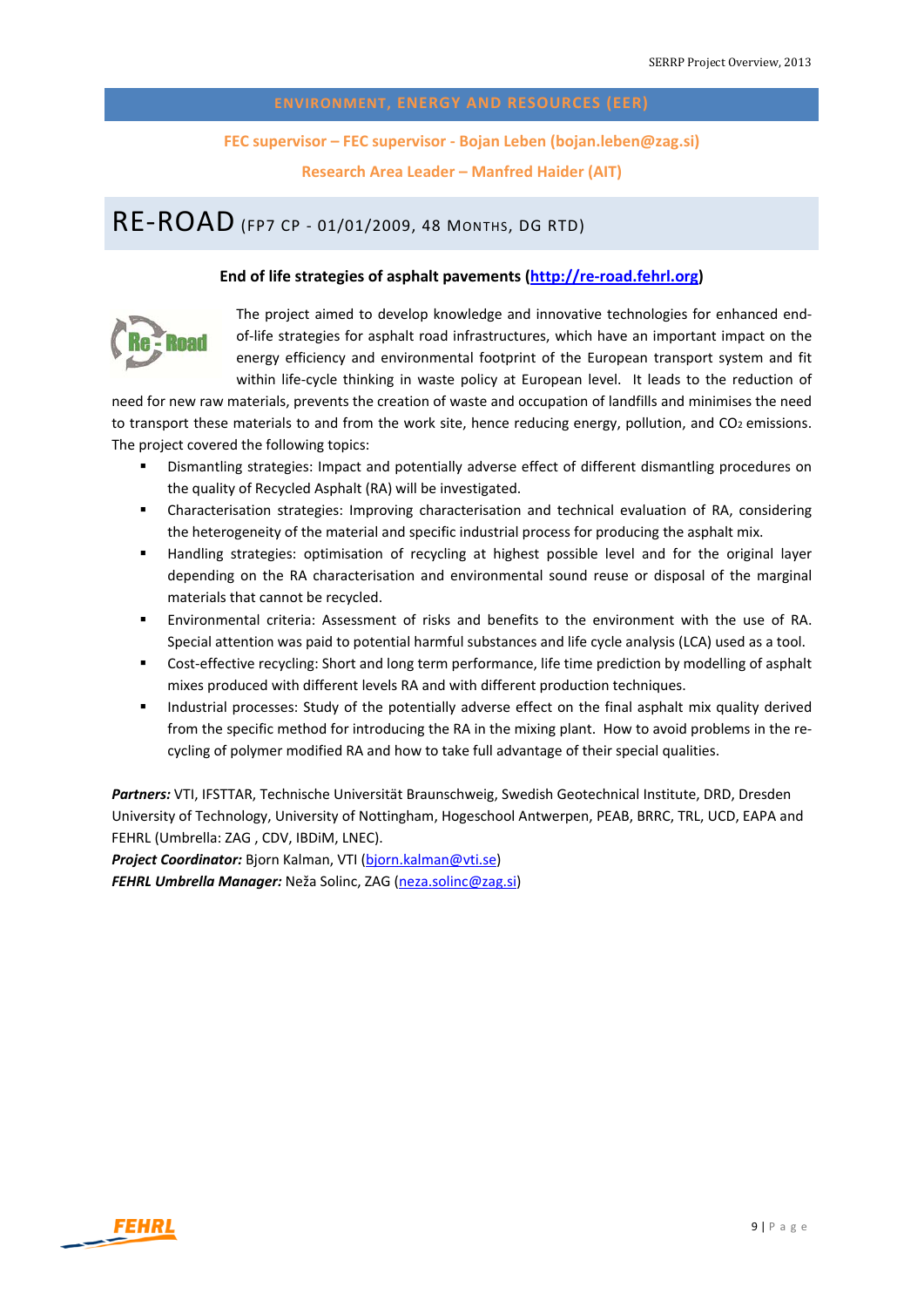### PERSUADE (FP7 CP ‐ 01/09/2009, <sup>72</sup> MONTHS, DG RTD)

### **PoroElastic Road SUrface: An innovation to Avoid Damages to the Environment (http://persuade.fehrl.org)**

The project aimed to develop a durable, cost-effective Poroelastic Road Surface perswade (PERS) using used tyres, which would at the same time benefit the environment by not only significantly contributing to abating traffic noise and vibrations but also helping to solve the problem of over three million tons of used tyres having to be dumped or burned every year in the 27 Member States with the consequence on ground and air pollution. It is anticipated that an advanced optimization of the poroelastic rubber compound could lead also to a decrease of rolling resistance for the vehicles rolling on such a pavement and, as a result, could contribute to reducing CO<sub>2</sub> and other emissions. Indeed, end-of-life tyres are a disposal problem regarding the large volumes produced every year.

Tyre shreds are primarily produced to reduce the transportation volumes of end‐of‐life tyres after collection. Within the European Union, there is a ban on land filling tyre material in order to reduce the total land filling volumes and encourage recycling measures [Directives 1999/31/EC & 2003/33/EC]. Until recently, the main disposal option has been energy recovery in industrial processes. However, legislation acts have recently been taken in the European Union to encourage the recycling and recovery of end‐of‐life‐tyres and re‐use of tyre materials in construction works is listed as one disposal option. Tyre shreds possess interesting technical properties that could be beneficially used in civil engineering applications. Some characteristic properties of tyre shred materials are the low density, high elasticity, low stiffness, high drainage capacity, high thermal insulation capacity and intrinsic wear resistance. These properties open up possibilities for utilisation of the material in an innovative manner.

This project will take advantage of existing experience in Sweden and in Japan. The former country is represented in the Consortium, while the latter will be represented in an External Reference Group (ERG). Five countries will host the experimental sites and apply different variants of mixes and construction methods, among which a newly invented Dutch method called the "Rollpave" system. The countries are: Belgium, Slovenia, Denmark, Sweden and Poland. This will allow for the influences of climate and traffic differences to be tested. Regarding traffic, some countries will experiment PERS in a city street with slow, light traffic while others will test it on a highway with fast, heavy traffic. Already the Belgian (Walloon) road administration have expressed willingness to offer a test site, the Road Directorate in Denmark have expressed interest and there is a certain interest in the city of Stockholm to host a test site as a follow‐up of previous experiments.

The project will also analyse the cost-effectiveness and the global, possibly positive impact on  $CO<sub>2</sub>$  emissions and greenhouse gases (GHG) in general of that new technology. Life cycle assessment will also be performed.

*Partners:* BRRC, DRD, ZAG, TUG, ETRA, IFSTTAR, VTI, NCC, IBDiM, DVI, HET, KELeuven *Project Coordinator:* Luc Goubert, BRRC (l.goubert@brrc.be) *FEHRL Contact:* Steve Phillips, FEHRL (steve.phillips@fehrl.org)

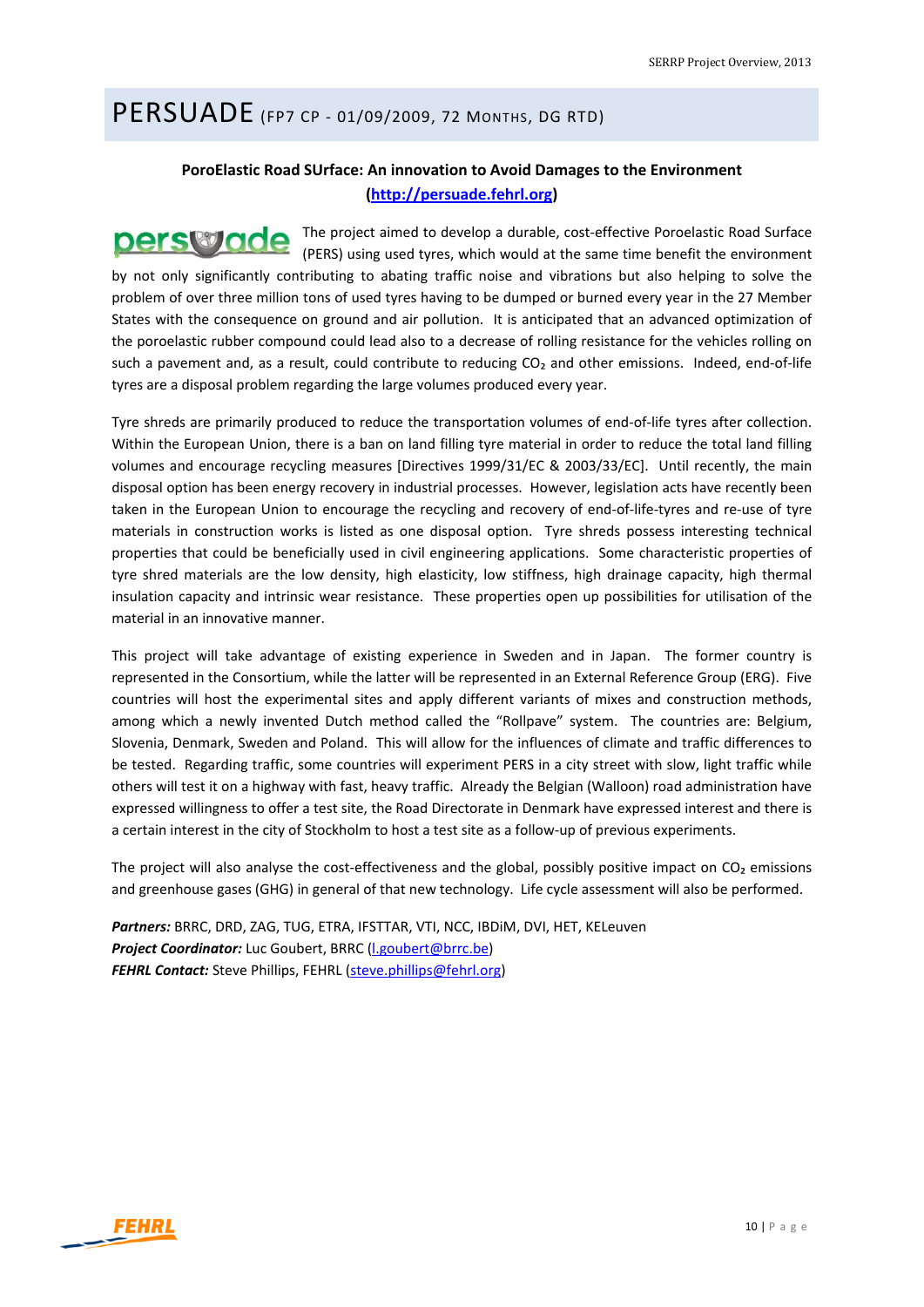### MIRIAM (INTERNAL FEHRL PROJECT ‐ 01/01/2010, <sup>84</sup> MONTHS)

### **Models for rolling resistance In Road Infrastructure Asset Management Systems (http://miriam‐co2.net)**



MIRIAM is a project started by 11 partners from Europe and USA. They have collectively raised internal funding to provide sustainable and environmentally friendly road infrastructure. This will be achieved by reducing rolling resistance ‐ hence lowering CO2 emissions and increasing

energy efficiency. The objective of the project is to provide a sustainable and environmentally friendly road infrastructure by developing an integrated methodology for improved control of road transport CO2‐ emissions. The methodology will be implemented in road asset management systems to optimize the reduction of the part of vehicle CO2-emission related to road pavement conditions The optimization of pavement quality and condition in relation to CO2‐emission and energy consumption supports the sustainable road transport issues in relation to environmental impact and will result in better quality of life for society in general.

The aim of the project is to establish models for:

- Energy saving through reduced rolling resistance
- Vehicle CO2 and Rolling Resistance Sources
- Transport Infrastructure Operation and Management

A first phase of the project will contribute with investigation of; pavement characteristics; energy efficiency; modelling; and, raising awareness of the project in order to secure economic and political support for a second phase. This phase will focus on development and implementation of CO2 controlling models into the road infrastructure asset management systems.

#### **Sub‐projects**

#### **Measurement methods**

Existing measurement methods must be reviewed. Planning of measurements/ experimental design

#### **Investigate influence of pavement characteristics on energy efficiency**

Determine the scope of energy efficiency loss caused by Rolling Resistance (justification for the project), determine which other parameters influence energy efficiency loss

#### **Investigate importance of RR on efficiency within LCA framework**

To answer the questions at the conceptual level regarding LCA modelling and sensitivity analysis

#### **External funding and raising awareness**

To raise awareness of the MIRIAM project and to seek additional funding

#### **Constraints/Requirements to implementation**

Determine the constraints and requirements in existing pavement management systems or asset management systems for implementing processes for handling rolling resistance as part of the optimization and strategic maintenance and rehabilitation

*Partners:* AIT, BASt, BRRC, Caltrans, DRD, IFSTTAR, NPRA, TUG, UCPRC, Trafikverket, VTI, ZAG **Project Coordinator:** Bjarne Schmidt and Brian Larsen, Danish Road Directorate (bjs@vd.dk and bgl@vd.dk) *FEHRL Contact:* Steve Phillips, FEHRL (steve.phillips@fehrl.org)

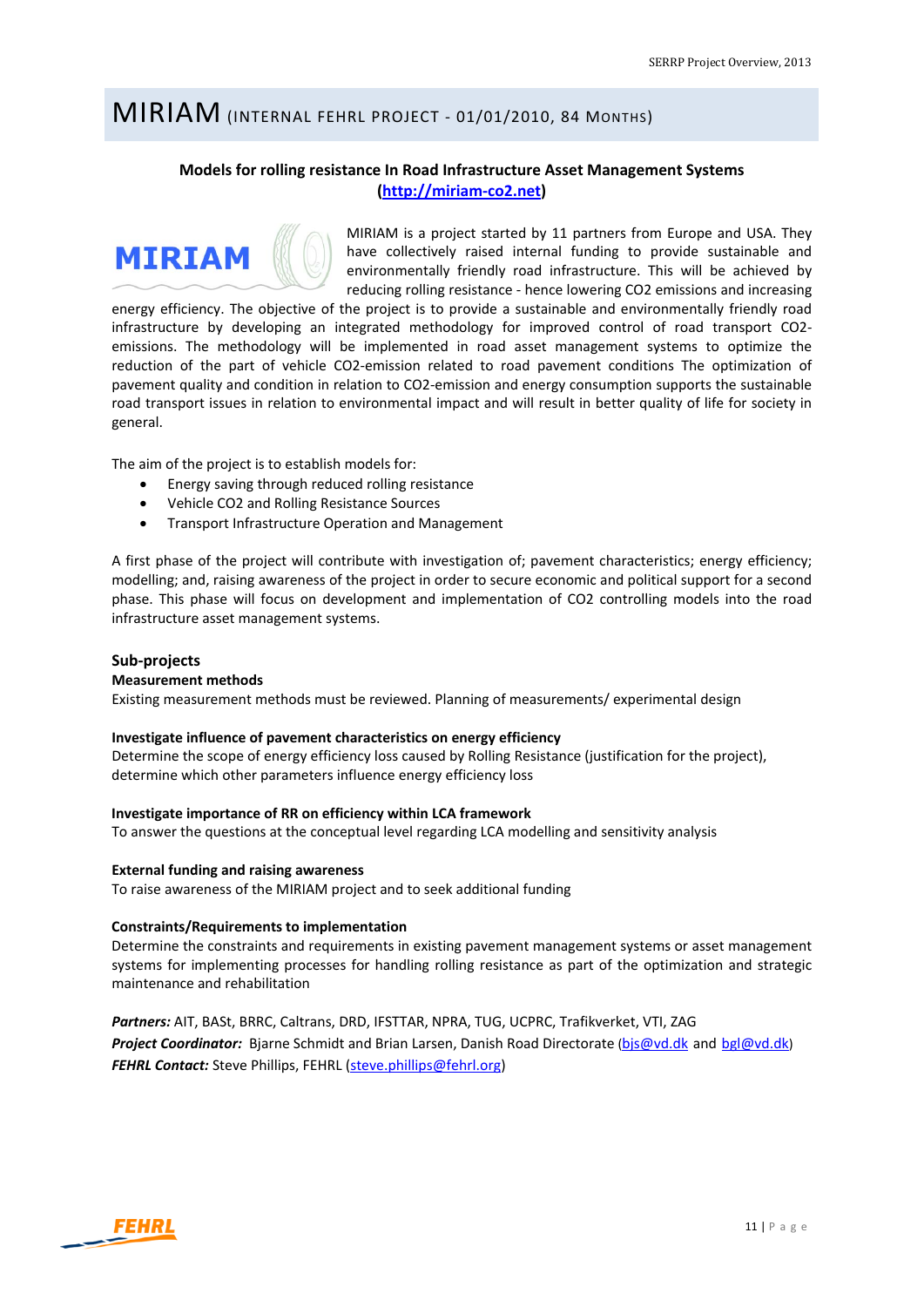### MIRAVEC (ERA‐NET ROAD ‐ 01/11/2011, <sup>24</sup> MONTHS)

#### **Modelling Infrastructure influence on RoAd Vehicle Energy Consumption**

#### **(http://www.fehrl.org/miravec)**



 $CO<sub>2</sub>$  emissions from road transport represent an important part of the overall greenhouse gas emissions and consequently contribute to the ongoing climate change. Efforts to reduce those emissions need to consider all influencing factors on energy consumption of road vehicles,

which is directly linked to their carbon footprint. Besides the 'greening' of vehicle technologies the improvement of road infrastructure characteristics related to fuel consumption can contribute to an overall  $CO<sub>2</sub>$  reduction in road transport. This requires both a thorough understanding of those interactions and the implementation of results in current pavement and asset management practice. In contributing to both objectives MIRAVEC enables National Road Administrations (NRAs) to effectively support the reduction of road transport greenhouse gas emissions.

While some previous and ongoing projects like ECRPD or MIRIAM focused on specific topics in this area, the objective of MIRAVEC is to build on existing knowledge and models. In doing so MIRAVEC aims at achieving a more holistic view considering a broad variety of effects (e.g. the interaction between road design and traffic flow). Moreover, MIRAVEC will investigate the capabilities of available models and tools and evaluate the relative importance of different road infrastructure characteristics for different settings (e.g. topography or network type). The relationship with road safety and noise emissions will be examined. The project results will be compiled into recommendations to NRAs on how to implement the findings, models and tools in pavement and asset management systems. The dissemination to the NRAs is planned using workshops, project presentations and a project website.

*Partners:* AIT, TRL, VTI, ZAG, CDV, FEHRL *Project Coordinator:* Manfred Haider, AIT (manfred.haider@ait.ac.at) *FEHRL Contact:* Steve Phillips, FEHRL (steve.phillips@fehrl.org)

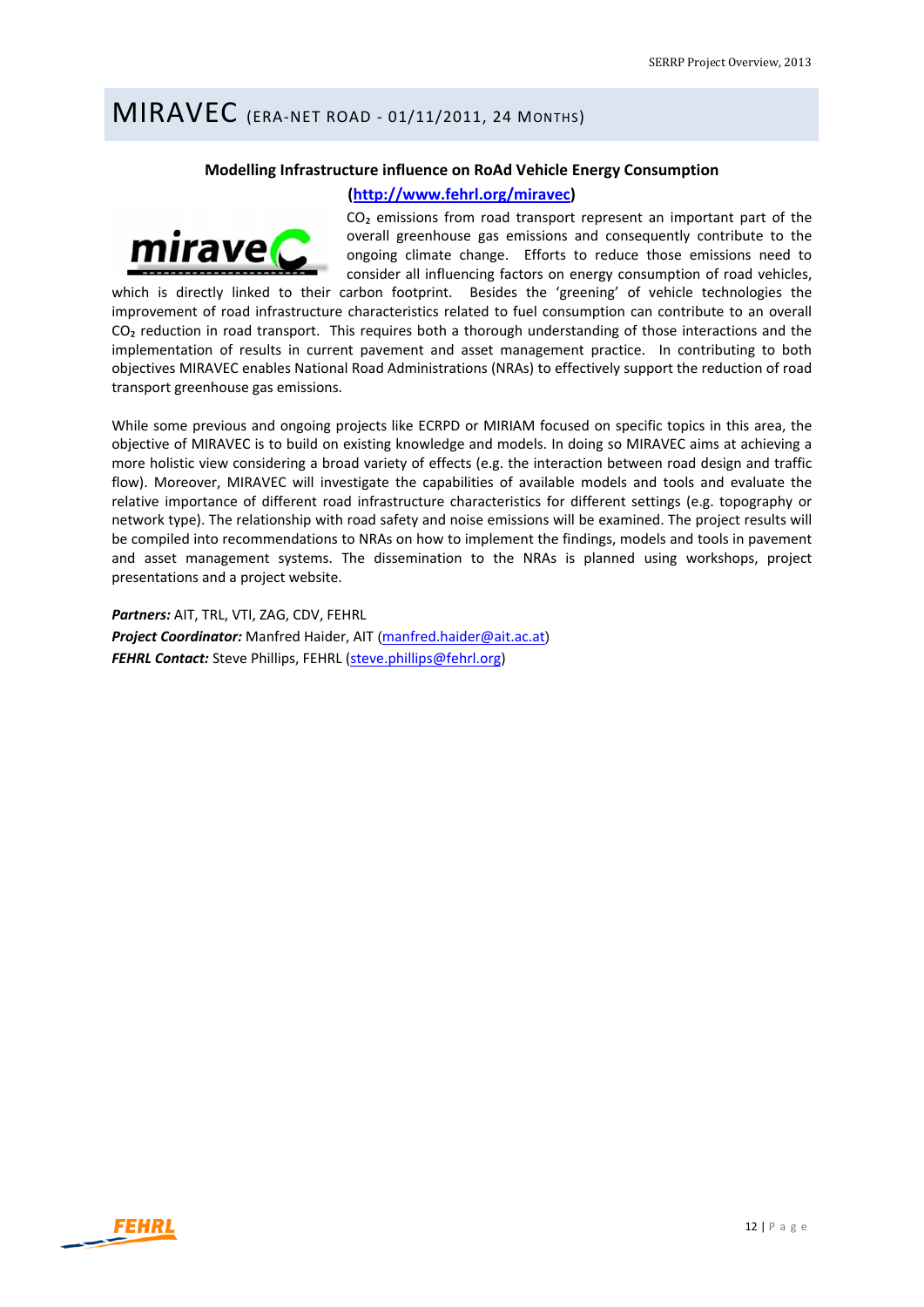# KEYROADS (DVS/RWS PROJECT ‐ 15/11/2011, <sup>24</sup> MONTHS)

### **A RIMAROCC analysis of key economic road axes from the Dutch sea ports to the German hinterland**

#### **http://www.fehrl.org/keyroads**

Within the Resilient Road element of Forever Open Road, FEHRL member Rijkswaterstaat launched the KEYROADS project to evaluate the risks from climate change (and possible measures) for the key road links between its sea ports and the European hinterland using the RIMAROCC guidebook that resulted from CEDR's ERANET Road research framework. As a first step, the focus aimed to be on road corridors with Germany and later projects planned to potentially expand the assessment on to a wider European scale. Such assessments could have ultimately formed the basis for Dutch advice to the European Union on the strategies for developing the TEN‐T.

FEHRL was to provide support for Rijkswaterstaat (RWS) on the cooperation with Germany on specified activities. A sum of €107,000 was earmarked for possible award to potential contactors to cooperate on the topic of climate risk analysis. Several meetings were held with BASt and links made with the national RIVA project. However, following the specification of the 2012 CEDR trans-national programme and subsequent contract to a Dutch led consortium, the scope of KEYROADS has been adapted to better support wider Dutch‐ German cooperation with a particular focus on the Infrastructure Innovation (i.e. Infravation). Infravation is an initiative between Netherlands, Germany, Denmark and the USA to support co-funded innovation projects.

Two elements are now being developed within the Keyroads activities. These are:

- 1. Organisation of an Infravation Expo and brokerage/info event in June 2013. This event will include sessions on Infravation related topics, including a session on the climate adaptation aspects originally considered in KEYROADS
- 2. Delivery of the planned Infravation Scoping study as a combined action between Rijkwaterstaat, the Danish Road Directorate and the German Federal Ministry of Transport.

See more details on the Infravation programme on page 24.

*FEHRL Contact:* Steve Phillips, FEHRL (steve.phillips@fehrl.org)

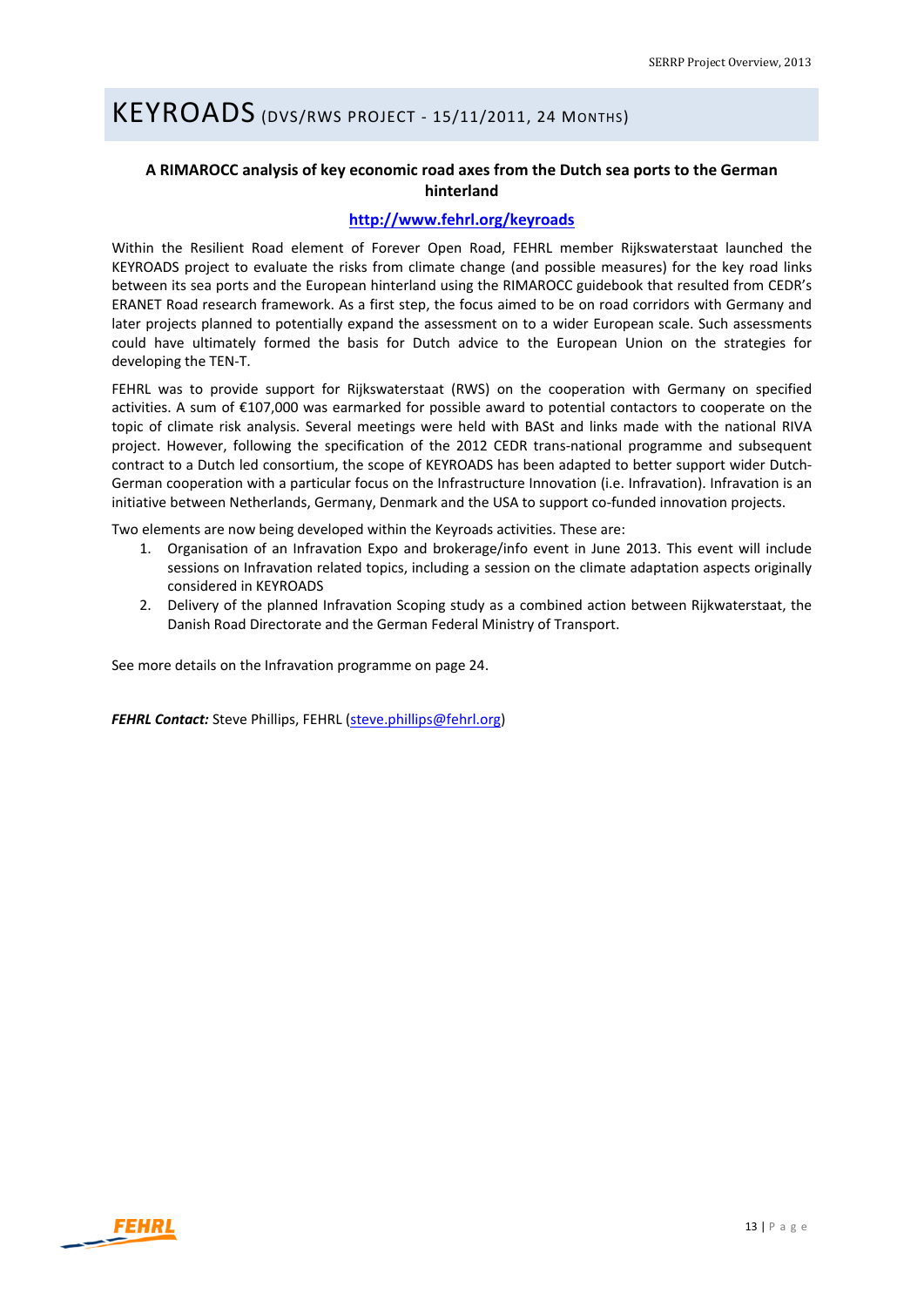### LORRY (FP7 CP ‐ 01/11/2012, <sup>36</sup> MONTHS, DG RTD)

### **Development of an innovative low rolling resistance truck tyre concept in combination with a full scale simulation tool box for tyre performance in function of material and road parameters (http://lorry.fehrl.org and http://www.lorryproject.eu**)



The aim of the LORRY project is to reduce trucks carbon footprint by developing an innovative low rolling resistance tyre concept combined with a comprehensive tool box for fleet fuel saving management. This proposed concept will go beyond current state of art and stakeholder or market expectations regarding tyre rolling resistance, mileage, driving safety, driving performance and material and manufacturing sustainability. Steer

and trailer tyres developed in the framework of the project will demonstrate a minimum 20% gain in truck tyre rolling resistance. Truck tyre wear and wet safety performance levels will be improved additionally. To reach this objective, a multidisciplinary consortium (7 public / 4 private partners) has been created covering the fields of tyre technology, rubber and filler technology, nanotechnologies, composite physics, sensory, transport and road infrastructure.

A complete set of complementary scientific evaluation methods will enable the understanding of interactions between new tread pattern design and new material composites as well as the tyre performance dependency on tyre‐vehicle operation and road conditions. LORRY consists in a holistic approach for an intelligent surface transport system. New tyre and truck fleet operating concepts resulting from the programmed will go beyond European Green Car Initiative roadmap expectations for 2015 and smoothly bridge and feed next coming tailored trucks and sustainable trucks initiatives, forecasted respectively for 2020 and 2025.

*Partners:* Goodyear, Aalto, DIK, Fraunhofer, LPMA, IPF, OEC, CSIC, BRRC, Novacom, Ewals *Project Coordinator*: Goodyear SA *FEHRL Contact:* Steve Phillips, FEHRL (steve.phillips@fehrl.org)

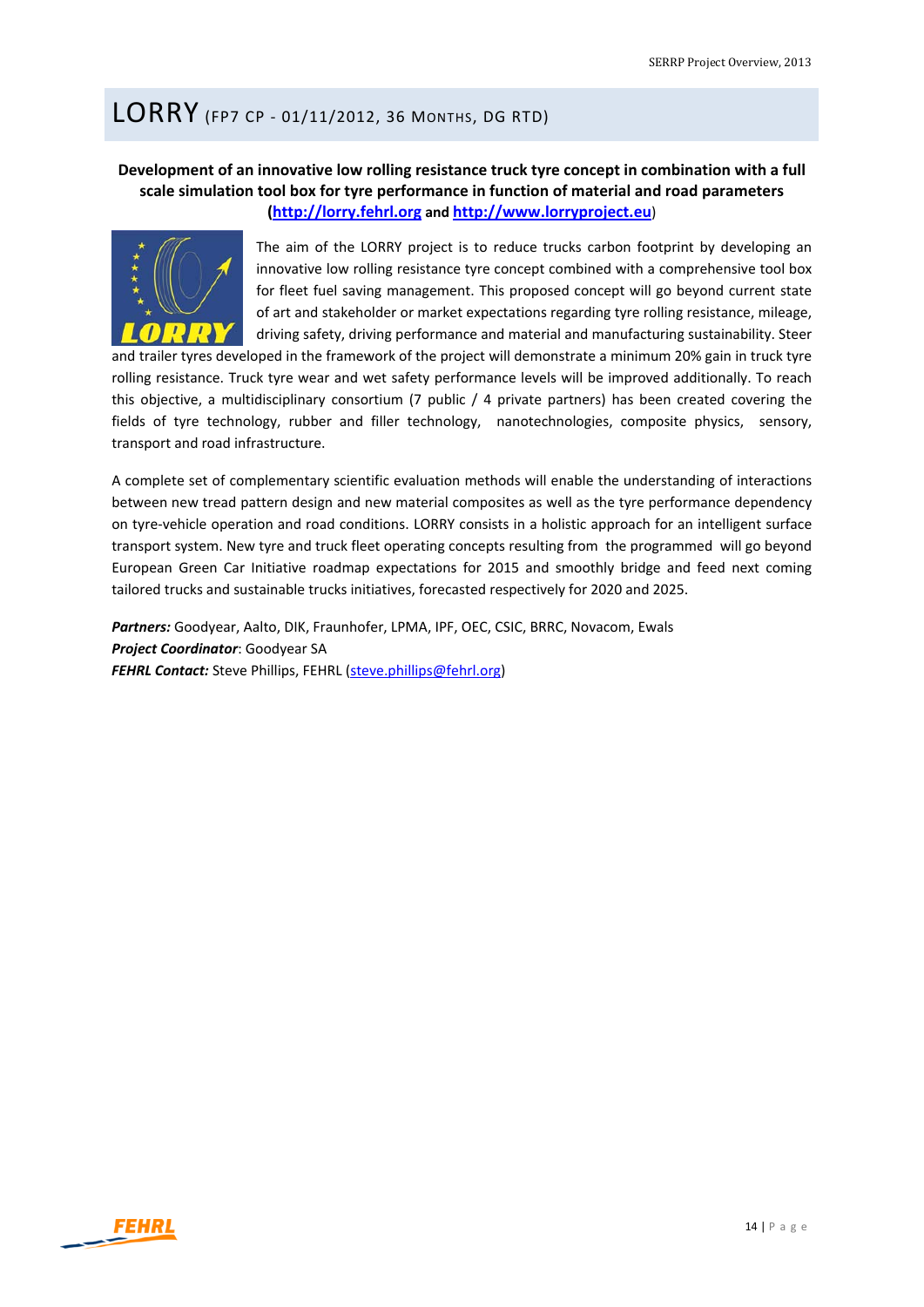### FOREVER (CEDR ‐ €214K/100%, 01/01/2013, <sup>24</sup> MONTHS)

#### **Future OpeRational impacts of Electric Vehicles on European Roads' (http://forever.fehrl.org)**



With changing public attitudes regarding sustainability and energy efficiency, the use of electric vehicles (either hybrid electric or fully electric) on European road networks is increasing. While the main focus of noise-related research has been associated the use of these vehicles in low-speed urban

environments, particularly in relation to the safety risks posed to vulnerable road users, little research has been carried out to date on the potential noise impacts of electric vehicles on roads, which fall under the jurisdiction of National Road Administrations (NRAs), namely motorways and other primary routes.

As part of research funded under the CEDR Transnational Road Research Programme Call 2012 on Noise, the FOREVER project aims to address the issues on NRA roads by providing data and information focussing on three issues:

- 1. The identification of the noise emission levels from electric vehicles (powertrain and rolling noise components) at speeds representative of NRA roads, including the impacts of added alert sounds and the development of input data for the CNOSSOS‐EU noise model,
- 2. The noise emission from low-noise tyres and tyres used with electric vehicles, and
- 3. An estimation of the noise impacts of electric vehicles and low‐noise tyres on NRA roads, based on different fleet compositions and different take‐up rates of electric vehicles.

The results of the proposed research may be applied or integrated into procedures or systems used by individual NRAs, e.g. through the other CEDR Noise project QUESTIM [QUietness and Economics STimulate Infrastructure Management]. They are of significant indirect use through improved traffic noise prediction and the subsequent preparation of noise maps and action plans in line with the requirements of the Environmental Noise Directive.

The findings will help to inform NRAs in the future planning and design of road traffic noise mitigation measures, help inform future predictions of traffic road noise, and provide information on wider noise benefits of using electric vehicles and the choice of tyres used on electric vehicles.

The project will provide a starting point for enhancements of the source noise model in the forthcoming CNOSSOS‐EU noise prediction model and provide further evidence beyond that already available from previous low‐speed research studies, as to whether the noise emissions from electric vehicles are similar to or lower than those of ICE vehicles.

Partners: AIT, IFSTTAR, Trinity College Dublin (TCD), TRL, University of Bath *Project Coordinator*: Phil Morgan, TRL (pmorgan@trl.co.uk) *FEHRL Contact:* Adewole Adesiyun, FEHRL (adewole.adesiyun@fehrl.org)

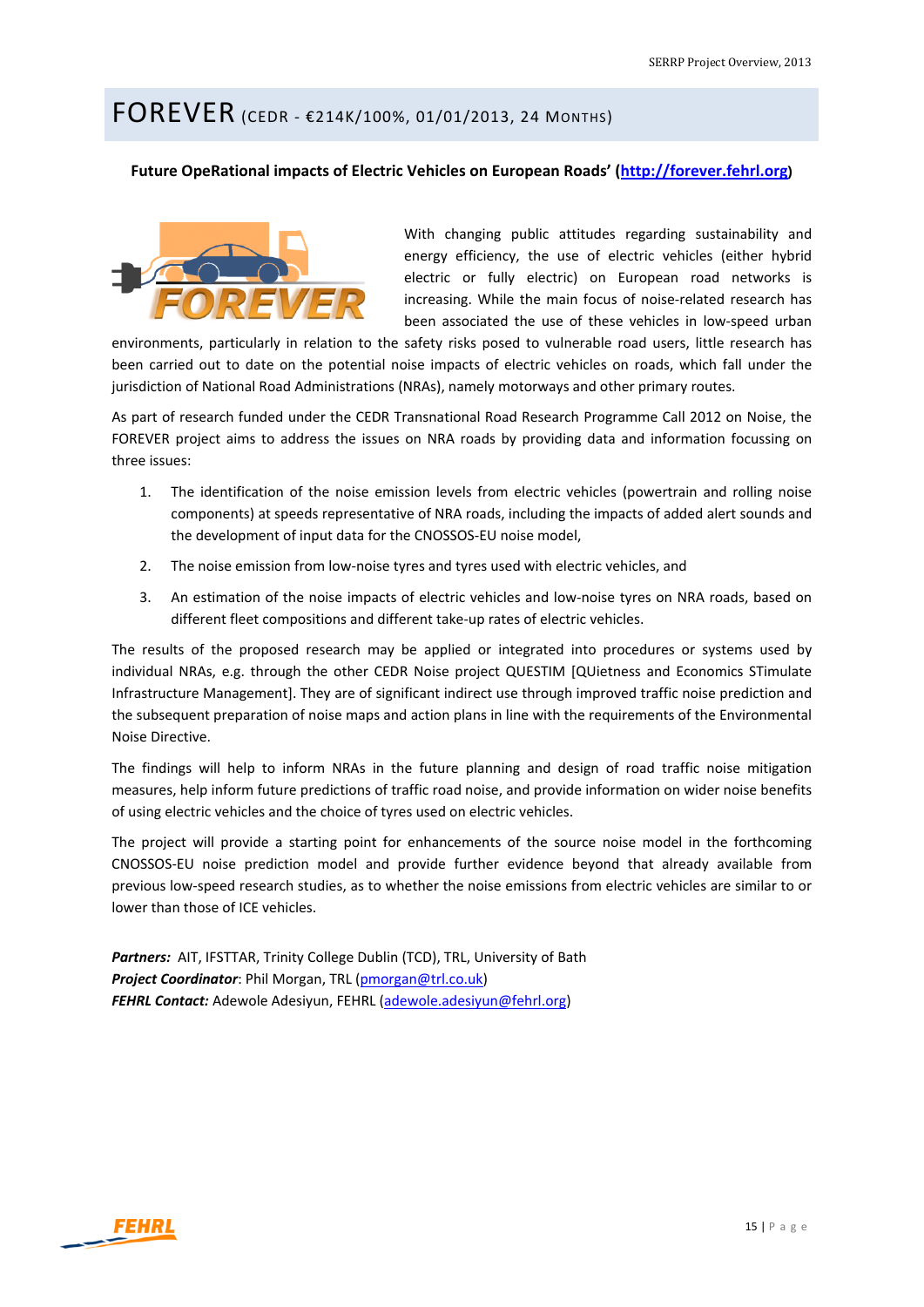### ALLBACK2PAVE (CEDR ‐ €533K/100%, 01/04/2013, <sup>24</sup> MONTHS)

#### **Toward a sustainable 100% recycling of reclaimed asphalt in road pavements (http://allback2pave.fehrl.org)**



To save natural resources it is essential to recycle used construction materials and to reuse them in new constructions. In the case of road construction, the majority of European roads are paved with asphalt material. The dismantling and end of life strategies for these pavements is common practice in many European countries but are very divergent among the European member states and the

associated countries relating to the amount of reclaimed asphalt (RA) reused in new pavement layers. In general the share of recycling the RA in new asphalt courses is rather lower than it could be technically. However, the complete reuse of the reclaimed construction materials requires a precise assessment of the properties of the virgin, aged and mixed materials.

The EU FP7 ReRoad Project is looking at these issues and it has already produced methodologies and tools that will be of primary importance to operate an effective recycling of asphalt pavements in Europe. However, the mechanical characterisation and performance estimation of ReRoad has been performed hot asphalts mixes for surface courses incorporating a maximum of 30% of RA.

AllBack2Pave is a two year international project which will use some of the outputs of the ReRoad project to go further and evaluate the feasibility of recycling up to 100% of asphalt pavements into surface courses by using Warm‐Mix technologies to lower emissions and energy consumptions. The main objectives of AllBack2Pave are the following:

- Collaborate closely with the private sector, Asphalt producers, chemical additives producers and waste material managers, in order to define a warm-asphalt mix technology for surface course incorporating as much RA as possible.
- Assessing the mechanical properties of binders and mixes to assess the sensitivity to damage when using warm asphalt mixes containing different percentages of RA.
- Characterise the environmental and economic impact of the defined technology through Lyfe Cycle Assessment and a Lyfe Cycle Cost Analysis.

Partners: Technische Universitat Dresden, University of Nottingham, Universita Degli Studi di Palermo, Iterchimica, CLG Costruzioni s.r.l, Ferrara Accardi E Figli Srl, Athena Sustainable Materials Institute, University of Washington, University of Nevada, GreenRoads Foundation, FEHRL, European Asphalt Pavement Association (EAPA)

*Project Coordinator:* Davide Lo Presti, University of Nottingham (davide.lopresti@nottingham.ac.uk) *FEHRL Contact:* Adewole Adesiyun, FEHRL (adewole.adesiyun@fehrl.org)

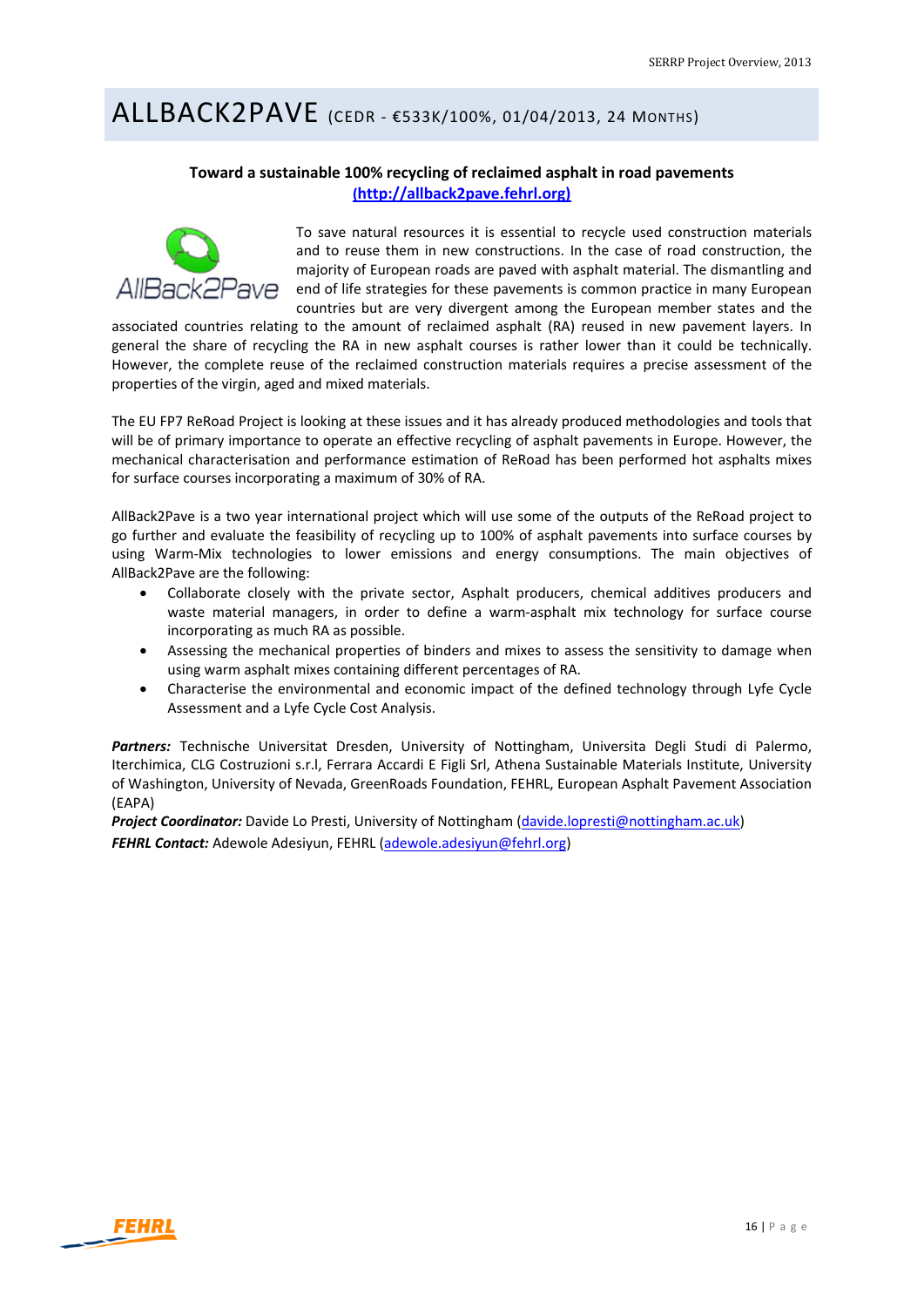# ECOLABEL (FP7 CP ‐ 01/10/2013, <sup>36</sup> MONTHS, DG RTD)

#### **Development of a novel ECO‐LABELing EU‐harmonized methodology for cost‐effective, safer and greener road products and infrastructures**

The EU Ecolabel identifies products and services that contribute to sustainability because they have demonstrated a reduced environmental impact throughout their life cycle. There are already more than 17,000 EU Ecolabelled products on the market, but there are no references for road products and infrastructures The concept of the ECOLABEL project arises from the necessity of a new, green, holistic and EU‐ harmonised ecolabeling methodology integrating by a Life Cycle Engineering approach: environmental indicators along with the economic, technical and social aspects, for the assessment of future and existing road infrastructures, as well as their construction materials such as asphalt mixtures and cement‐based materials.

This methodology, together with a guide for road eco-labeling and a multi-criteria software tool to be developed, will define eco-labels and provide recommendations to improve the label achieved, supporting and motivating relevant stakeholders and industry in order to include greener, more cost-effective and safer technologies in their road construction, maintenance and renewal projects. In order to achieve the expected results a complete work plan has been performed. This plan that will move from the definition of the new ecolabelling methodology considering existing relevant labelling approaches, plus the analysis of road products, to the development of guidelines and of a software tool that thanks to the direct involvement of CEN in the project, will motivate future EU-harmonized labelling approaches for roads that would grant the implementation of the ECOLABEL results. The ECOLABEL project will contribute to the implementation of European policies and strategies, boosting the integration of transport in sustainable development promoting technologies and materials that reduce pollutant emissions and the use of natural and financial resources.

*Partners:*ACCIONA, BASt, CIRCE, Chalmers Tekniska Hoegskola AB, ERF, FEHRL, IECA, IFSTTAR, Nederlandse Organisatie voor Toegepast, KGM, AENOR, INVESTEKO, NAPE SA

*Project Coordinator:* Carlos Montoliu, ACCIONA (carlos.martinportugues.montoliu@acciona.com) *FEHRL Contact:* Adewole Adesiyun, FEHRL (adewole.adesiyun@fehrl.org)

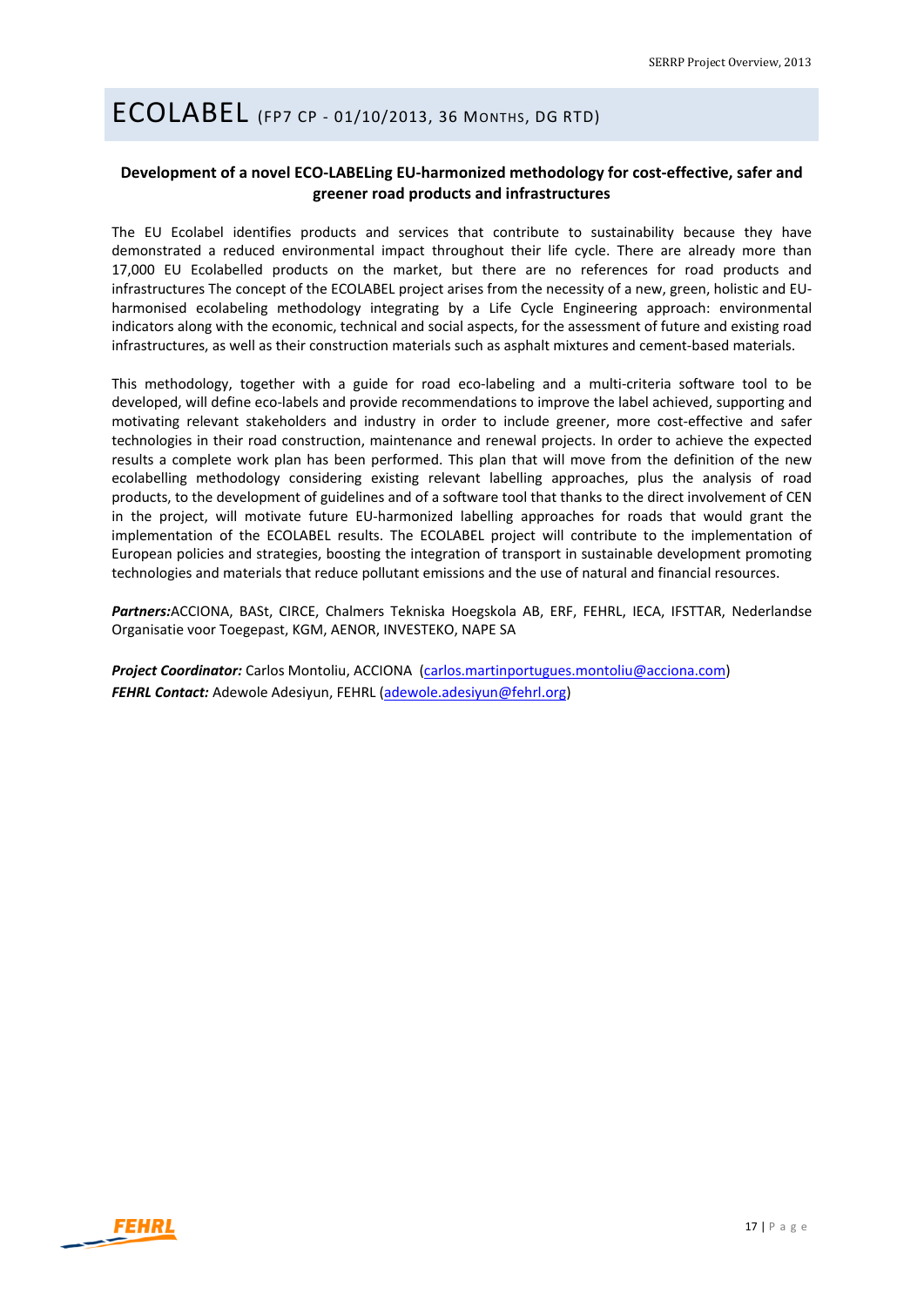### **FEC Supervisor – Bob Collis (bcollis@trl.co.uk) Research Area Leaders – Alan O'Connor (TCD), Jos Wessels (TNO)**

### EVITA (ERA‐NET ROAD ‐ 01/09/2010, <sup>24</sup> MONTHS)

#### **Strategic benchmarking and key performance indicators**

Road operators have to report more and more frequently and efficiently to all road infrastructure and transport stakeholders. This includes the road users and the road owners, as well as, to an increasing extent, the people living adjacent to the road network and other objects in the road surroundings, which ultimately are influenced by the road network.

The needs and expectations go beyond the provision of satisfying structural and surface pavement conditions. They relate to asset (investment) preservation, safety, noise, air quality, security, socioeconomic and other environmental impacts, as well as operation and maintenance costs. Key Performances Indicators (KPIs) are necessary to exert this "reporting" function and to provide a basis for sound decisions on future investment.

The main objective of the EVITA project is the development and integration of new and existing key performance indicators in the asset management process, taking into consideration the expectations of the different stakeholders. The project is paying special attention to the development of easily understandable Environmental KPIs (E‐KPIs). The project also aims at identifying existing best practice in the implementation of KPIs to manage the full range of road infrastructure components (pavements, structures, road furniture etc.).

Based on a comprehensive state of the art investigation, a recommendation of different E‐KPIs for the following environmental areas will be given: noise, air and water, natural resources and greenhouse gases (GHG). Beside the definition of E‐KPIs, a recommendation for the implementation and the use of E‐KPIs will be included.

The project will open the door to the development of broader Asset Management Systems. The proposed KPIs, and the framework in which they will be incorporated and interact, will be available for advanced management processes. Thanks to these KPIs, the management of Europe's Strategic Road Network (ESRN) will be facilitated and improved by using an optimised asset management system able to apply advanced management strategies. Furthermore, since the ESRN covers a number of European states, KPIs will be designed to be consistently usable by the different operators on different road types, also taking into account the fact that the priorities and approaches in different countries may be somewhat different. It has to be mentioned that, reciprocally, in each country, the use of these KPIs could be extended to manage the national networks.

*Partners:* IFSTTAR (Coordinator ‐ Philippe Lepert), PMS‐Consult, TRL, ZAG, University of Belgrade, LNEC, DDC

*Project Coordinator:* Philippe Lepert, IFSTTAR (philippe.lepert@ifsttar.fr) *FEHRL Contact:* Adewole Adesiyun, FEHRL (adewole.adesiyun@fehrl.org)

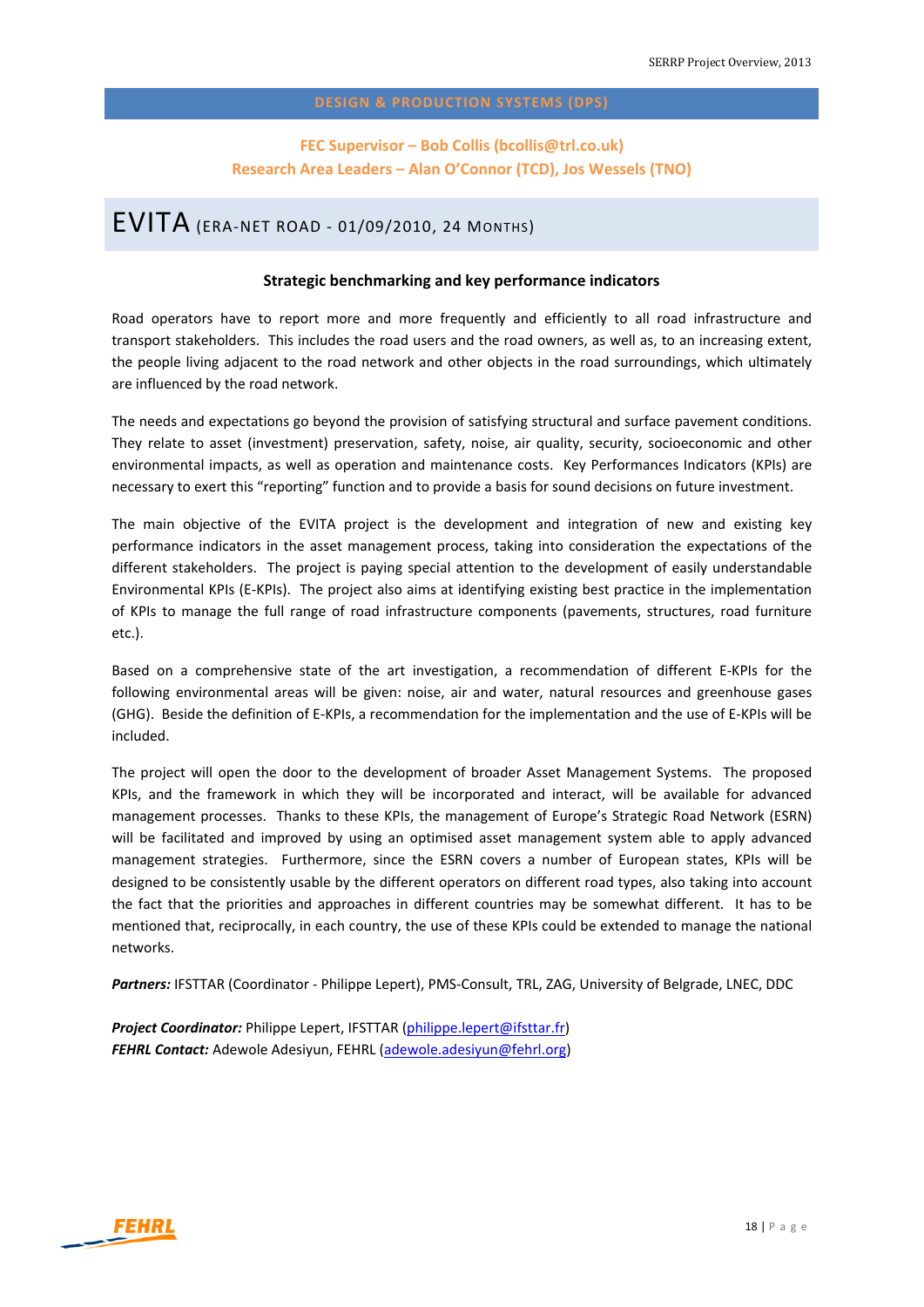# HEROAD (ERA‐NET ROAD ‐ 01/01/2011, <sup>24</sup> MONTHS)

#### **Holistic Evaluation of Road Assessment (http://www.fehrl.org/heroad)**



To manage the road network, road managers and operators have to consider existing policies such as the requirement to keep the network in good condition and deliver this condition at minimum whole life cost. However, the condition should also meet the expectations of stakeholders. The management process has to optimise the total costs for society, whilst minimising the effects of

given condition levels on safety, reliability, environmental impact, economics and sustainability. This principle and its overall goals are equal for all road managers around Europe. HEROAD will investigate the holistic process (the combination of individual components, levels of assessment and the inclusion of a life cycle perspective) to incorporate new challenges in asset management. This includes reviewing data collection, assessment and reporting regimes; taking into consideration new challenges (climate change, traffic configuration, new materials, LCC and the focus on road user expectations); Identifying and assessing the key technical components of these regimes and further determining whether they are the best practice; identifying and describing indicators at different assessment levels (for road operators, complicated technical parameters are okay, for decision makers and the public, more understandable indicators that could be built from combination of technical parameters are needed); selecting the key good parts of HEROAD findings and providing advice to the customer on how they could use them. This will be achieved by taking on board experts from the different areas of road assessment in the project and putting together a consortium with a good geographical spread. Traditional methods with literature search and interview with stakeholders/experts will be done, and the main information and data gathered at a two-day HEROAD workshop made up of smaller groups per asset on the first day and plenary meeting the second day. The final meeting and evaluation will be at the 4th European Pavement and Asset Management Conference (EPAM) in Malmö, Sweden, and the final output will be guidelines with best or promising practices and recommendations for development.

*Partners:* AIT, BRRC, FEHRL, TRL, VTI and ZAG. *Project Coordinator:* Leif Sjögren, VTI (leif.sjogren@vti.se) *FEHRL Contact:* Adewole Adesiyun, FEHRL (adewole.adesiyun@fehrl.org)

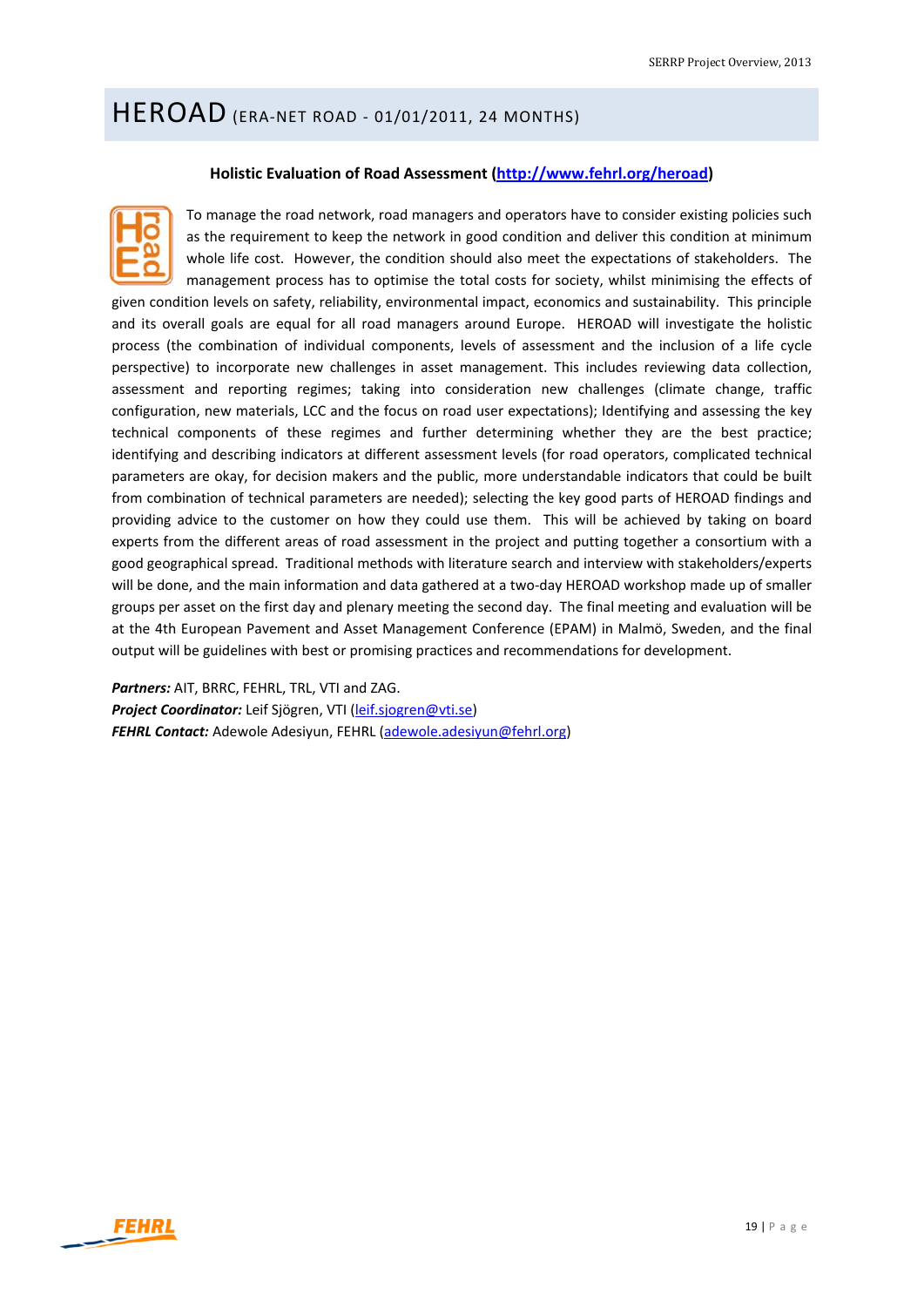### SMARTRAIL (FP7 CP ‐ 01/09/2011, <sup>36</sup> MONTHS, DG RTD)

#### **Sustainable Maintenance and Analysis of Rail Transport Infrastructure (www.fehrl.org/smartrail)**



The SMARTRAIL vision is to provide a framework for infrastructure operators to ensure the safe, reliable and efficient operation of ageing European railway network through a holistic approach which will consider input from state of the art inspection, assessment and

remediation techniques and use this data to consider "what if" scenarios using whole life cycle cost models. These models will allow the infrastructure operators to make rational decisions on the best use of limited funding which will be committed to the long-term maintenance of the rail infrastructure networks. The outputs from the project will result in enhanced safety, reliability and capacity of these rail infrastructure networks and address European policy in the areas of transport safety and security, inter-modality, opening up a European network for freight transport and routes to rapidly developing Eastern European and Asian markets.

Major research studies considering the European railways have been conducted, e.g. HISPEEDMIX, SAMRAIL, NEW OPERA, MODTRAIN. The SUSTAINABLE BRIDGE and INNOTRACK projects of the few that specifically considered ageing rail infrastructure, either bridges exclusively (in the case of the former) or within a very broad range of issues including buildings, signalling, track, bridges etc (in the latter). The SMART Rail project focuses on the heavy civil engineering infrastructure (such as bridges, tunnels, rail track and slopes) associated with ageing rail networks. Each element represents a very high cost item (usually quantified in millions of Euro) and unplanned replacement of any single element would cause unacceptable delays for the network (generally measured in months). The SMARTRAIL concept is to provide a whole life cycle tool which will allow infrastructure operators to optimise the existing, ageing European rail infrastructure and ensure it remains operable into the future in the context of:

- (i) Increased traffic volume and loading with particular consideration for increased freight capacity. The techniques must consider the effects of changing climate on infrastructure, for example; incidents of flooding causing accelerated scour of bridge foundations, high intensity rainfall events causing slope failures and freeze thaw causing damage to bridge and tunnel structures.
- (ii) The SMART Rail consortium brings together experts in the fields of infrastructure assessment in the road and rail industries, national infrastructure operators and specialist SME's to achieve these critical aims.

Partners: University College Dublin (UCD), Slovenske železnice, d.o.o. - Slovenian Railways (SŽ), FEHRL (Umbrella: AIT, CDV, EPFL, NTUA, TRL, VTI), EURNEX, IGH, ZAG, RODIS, Adaptronica, Technische Universität München (TUM), Instytut Kolejnictwa (IK), University of Nottingham (UoN), HZ Infrastruktura D.O.O., Irish Rail, DeMontfort University (DMU).

**Project Coordinator:** Dr Kenneth Gavin, UCD (kenneth.gavin@ucd.ie)

*FEHRL Contact:* Adewole Adesiyun, FEHRL (adewole.adesiyun@fehrl.org)

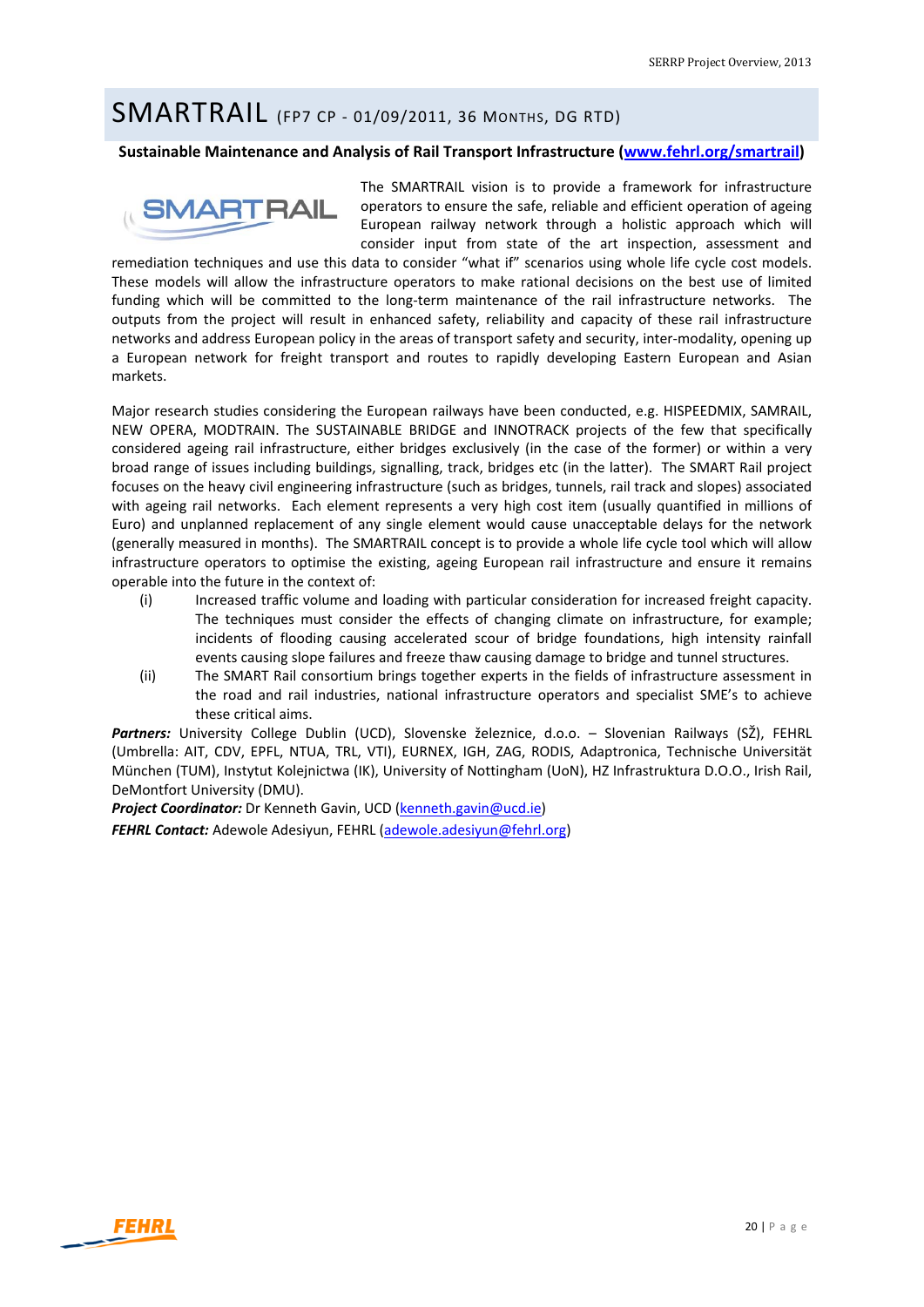# POTHOLE (ERA‐NET ROAD ‐ 01/10/2011, <sup>24</sup> MONTHS)

#### **Rapid and Durable Maintenance Methods and Techniques (www.fehrl.org/pothole)**



The main objective of the project POTHOLE is to address the need of road agencies for durable construction and maintenance methods for the repair of damage which occur after hard winters due to repeated frost‐thaw cycles. All European countries are faced with the problem of potholes and how to repair them. Many approaches just deal with repair methods which are durable only on a short-term base and therefore are not cost-effective. Regarding the immense economic loss due to the damage, the repair of potholes with materials that are only good on a short-term base and, most importantly, the increasing

numbers of crashes, injuries and deaths caused by potholes requires an improvement in the methods and techniques. In this context it is not just important to improve the

methods and techniques, but also provide the road agencies with some kind of tool which gives them the relevant information and helps them to make sound decisions.

In this project, normal together with new approaches which target the medium- or long-term repair of potholes will be studied. In a catalogue tests, evaluation methods and experiences according to existing European Standards will be listed to give road agencies an overview of the possibilities for the repair of potholes. Furthermore, the testing of techniques and the use of materials from already existing trial sites will be used to determine laboratory testing which can or should be used to be able for the correct testing of materials for this purpose. The gained knowledge, including the European experiences, will be used to develop guidelines for road agencies to enhance their maintenance needs, allowing them to select a repair technique and/ or material with a durability corresponding to the estimated lifetime of the existing pavement. The great advantage of this approach is the corporation of seven countries which ensures that many views and experiences throughout Europe are considered. This also means a great help for the implementation of the results at the end of the project as all partners can use their national contacts within the national road agencies and provide them with the developed guidelines on a direct basis.

*Partners:* TRL, DRD, FEHRL, Karlsruhe Institute of Technology (KIT), University of Zilina (UNIZA), University of Twente (UT), ZAG.

*Project Coordinator:* Dr.‐Ing. Carsten Karcher, Senior Researcher, KIT (carsten.karcher@kit.edu) *FEHRL Contact:* Steve Phillips, FEHRL (steve.phillips@fehrl.org)

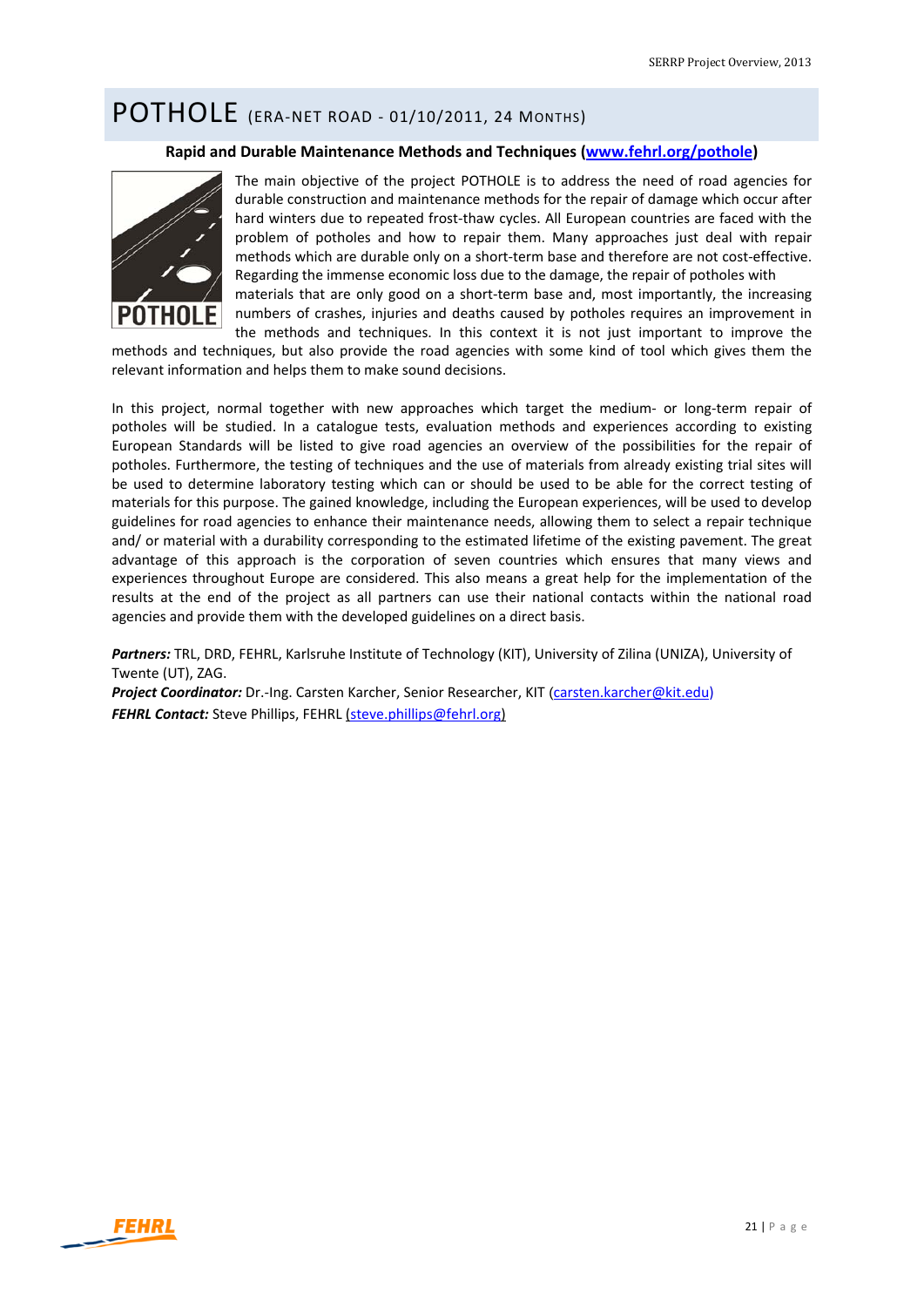### TRIMM (FP7 CP ‐ 01/12/2011, <sup>48</sup> MONTHS, DG RTD)

#### **Tomorrow's Road Infrastructure Monitoring and Management (www.fehrl.org/trimm)**



Effective, fair and sustainable road management requires objective and up‐to‐date information. Advances in a range of sensing technologies and information processing have built up the potential for implementing new monitoring techniques that deliver key information for road management. Many current monitoring techniques suffer

from low cost efficiency, restricted spatial coverage, traffic disruption, poor reliability, poor understanding of their capability, subjective interpretation, poor assessment of defects affecting functionality, and restricted versatility. For this reason, many road and bridge owners/operators make limited use of current monitoring systems and avoid some of the recent developments. The practice of using monitoring techniques also differs between countries. As a result, management decisions are sometimes not optimal, causing higher costs, lower performance, inconvenience (traffic delays) and additional costs and external effects to society. The vision of the project is to have.

- Reliable and accurate road infrastructure condition data that reports the key functional, safety and structural condition of roads and structures across Europe.
- The effective use of this data across the full range of maintenance activities from scheme identification and treatment design, through to strategic, financial and whole life planning.
- Increased efficiency, informed decision making, sustainable and cost effective road management.

The project aims to enhance the management of road infrastructure assets by complementing or replacing existing monitoring systems, thus creating a comprehensive and efficient toolbox of monitoring systems and indicators that will provide the key information required for efficient, sustainable and cost-effective decision making, at both the network and project level.

*Partners:* VTI, Nederlandse organisatie voor toegepast natuurwetenschappelijk onderzoek (TNO), AIT, TRL, ZAG, IGH, LNEC, IFSTTAR BRRC, FEHRL, CESTEL, RED Bernard GmbH, YottaDCL, Greenwood Engineering A/S, Roadscanners OY.

*Project Coordinator:* Robert Karlsson, VTI (robert.karlsson@vti.se) *FEHRL Contact:* Adewole Adesiyun, FEHRL (adewole.adesiyun@fehrl.org)

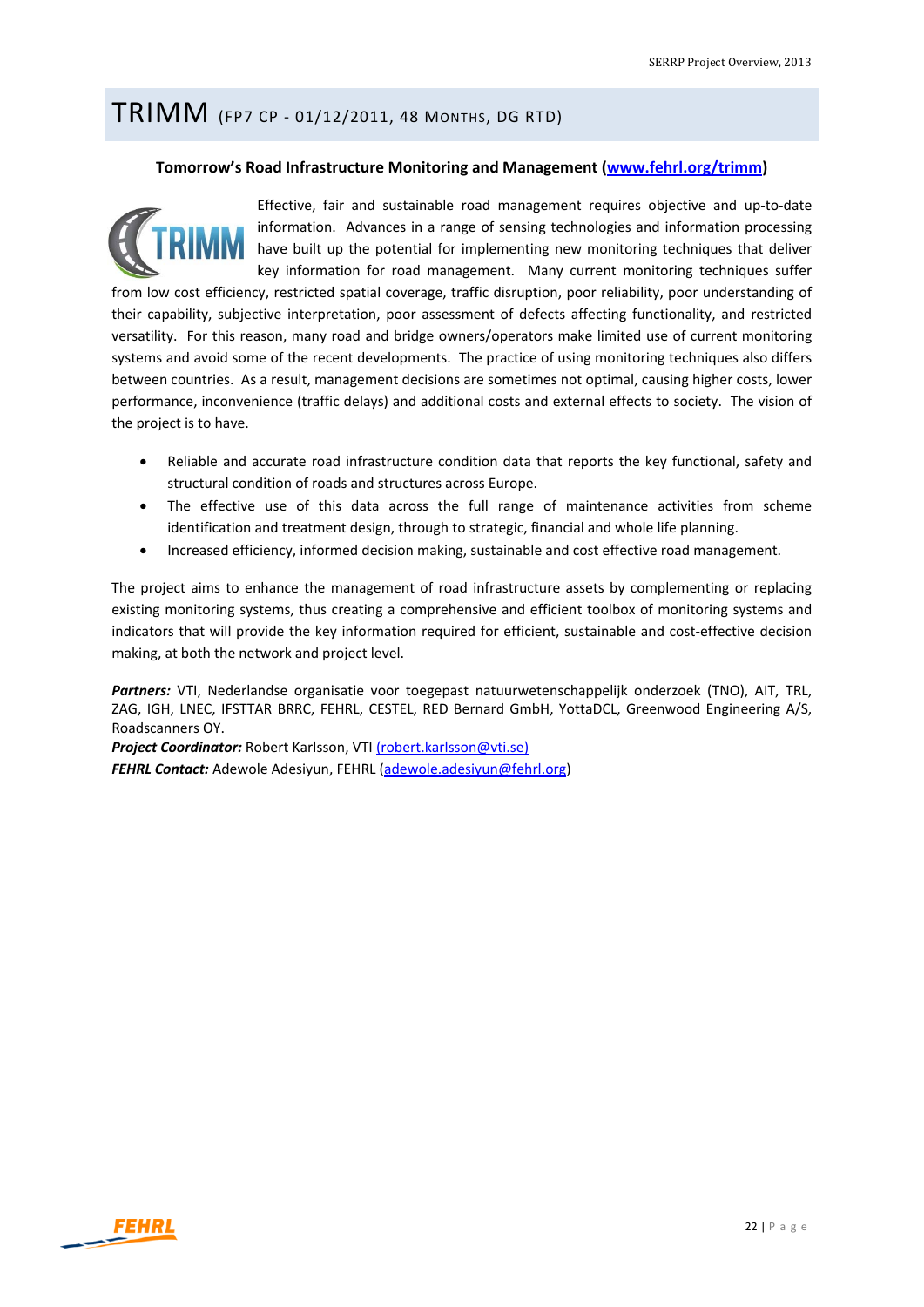### INROADS (FP7 CP ‐ 01/12/2011, <sup>36</sup> MONTHS, DG RTD)

#### **INtelligent Renewable Optical ADvisory System (www.fehrl.org/inroads)**



Road studs (also commonly known as cat's eyes) are used around the world to delineate, along with painted lines, road space through retroreflective spheres, which are illuminated by vehicle headlights. In recent years, the use of LED lights within road studs has been developed which has the significant advantage that the road studs are more visible due to

active lighting than is achievable through reflection alone, can use dynamic colours and can be seen at angles that would not be reflected by headlights. These properties make LED road studs useful for locations where there is an increased risk of accidents such as unlit country roads, but their use has been predicted to increase generally on unlit roads, both major and minor, as an alternative to traditional street lighting. Typically, the LED lights are a single colour, such as white for lane delineation or red for the hard shoulder for example, although the potential to have active lighting, such as blue in cold weather or red if a vehicle is travelling too close to another have been explored. There will be a trade‐off between the potential additional information that could be achieved using additional colours, and the potential to confuse or distract drivers.

This project aims to develop new intelligent lighting applications, tools and methods, integrating LED lighting across the highway that will enable the more effective operation, planning, design, repair and maintenance of the highway network. It will improve safety and service level, reduce vulnerability of transport networks to incidents, assure high-quality process without data loss and errors and reduce CO2 emissions by maximising the use of the existing asset and reducing the need for additional road construction. The integration of communication technology, and for certain applications, sensors within the individual units will enable enhanced traffic management and driver information and this is what will represent the significant step forward over existing systems, as the lights will be able to communicate with each other and with a central control. The potential for units to be powered by renewable energy, specifically solar or piezoelectric, to reduce carbon emissions and to be truly self contained will be explored; this would allow for their use on sections of highway with no readily available power source. For certain applications, a wired power source would be required in order to have 24 hour illumination, or back up power.

*Partners:* TRL, AIT, Centro para la Investigación y Desarrollo en Transporte y Energía (CIDAUT), Desarrollo de Sistemas Tecnologicos Avanzados (DSTA), Israel National Roads Company (INRC), IFSTTAR, Siemens, INNOWATTECH

*Project Coordinator:* Martin Lamb, TRL (mlamb@trl.co.uk)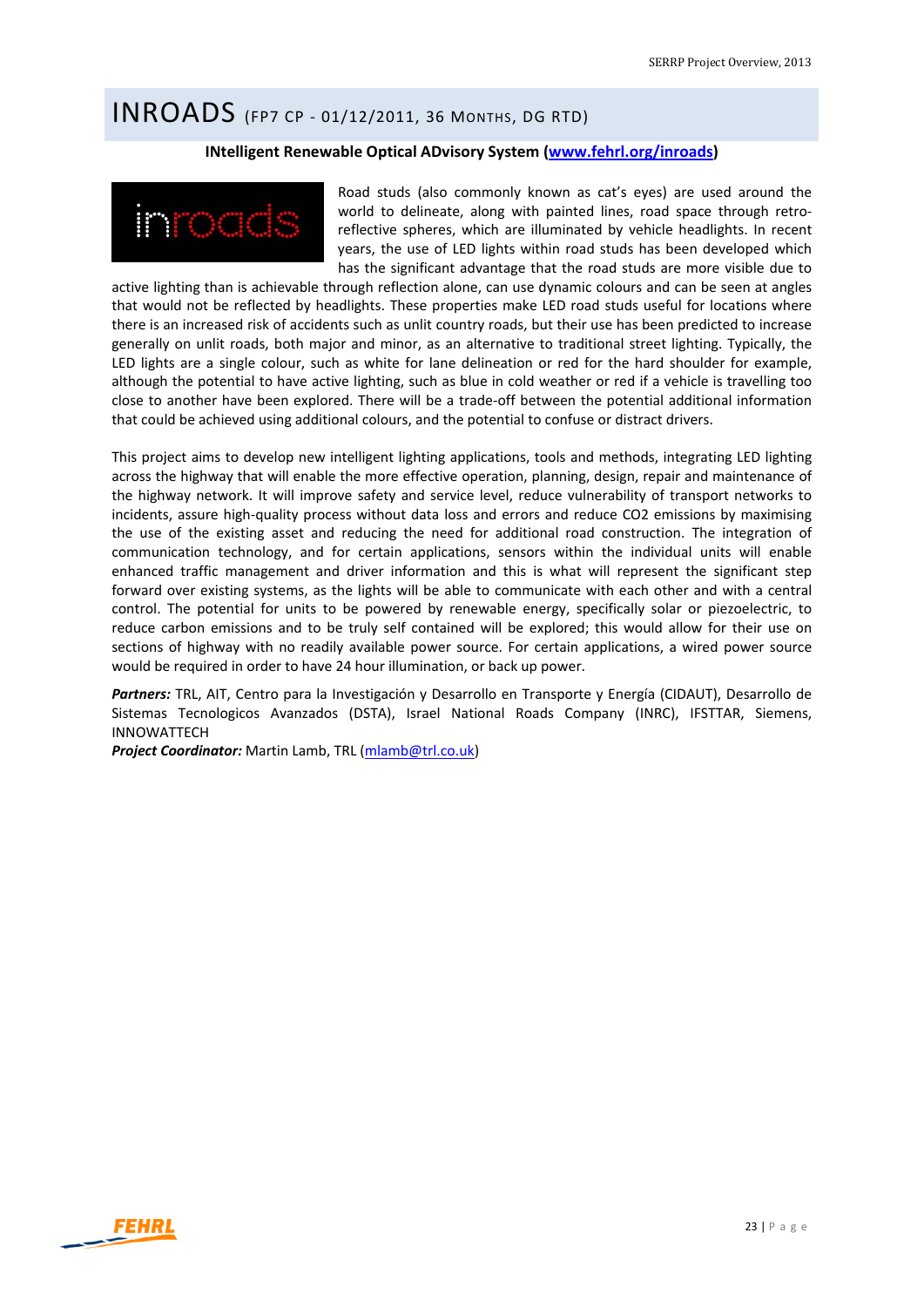### INFRAVATION (FEHRL ‐ 01/12/2012, <sup>7</sup> MONTHS)

# An Infrastructure Innovation programme

FEHRL members Rijkswaterstaat supported by FEHRL, are leading the initiative to create Infravation, an ERA‐NET PLUS action expected to be supported through the EC's Framework Programme 7 (FP7) 2013 Work Programme. This call will address the needs of Member States for joint

research on road infrastructure and will enable national and regional bodies to take on tasks collectively that otherwise could not be taken forward, bringing together the efforts of Member States, the European Commission (EC) and industry. The USA/FHWA will also participate through its Cooperative Agreement with FEHRL.

The Infravation call will be issued in early 2014 and the topic will be 'Advanced Systems, Materials and Techniques' for road infrastructure. For design, inspection and monitoring, advanced systems could include breakthrough sensing and analysis technologies, including 'manu‐services'. The call will include the development of advanced and novel materials based on nano-technology, biomimicry, etc. In the case of techniques for construction and maintenance, aspects such as advanced robotics could be developed. The call is for the development of advanced market-ready products and services for road operations, either on the European, national, regional or urban network. Before the 2014 call, Member States will issue an invitation for a scoping study to sharpen the technical focus and priorities.

#### **Phase 1:**

FEHRL was responsible for the drafting and submission to the EC of the project proposal text for the ERA‐NET PLUS Infravation on behalf of the Member States representatives who are led by Rijkswaterstaat. This proposal, finalised in late‐February 2013, set out Infravation's 2014 call for proposals on advanced systems, materials and techniques for road infrastructure and comprise of a Consortium of representative organisations of Member States, including FEHRL. Besides FEHRL is setting up a website on Infravation as a tool for partners as well as for profile raising at http://www.infravation.net

#### **Phase 2:**

FEHRL is instrumental in setting up a Scoping study to be agreed by the other funding bodies. This study will establish a scientific council which will provide a technical report to the Infravation Steering Group on the potential for innovations that could be developed in projects funded by the Infravation programme. The Scoping study would be linked with a planned US scanning tour on the subject undertaken in cooperation with US FHWA and provide a detailed report to assist the Steering Group finalise their call for proposals and to assist in defining the evaluation criteria for the programme.

#### **Phase 2a:**

FEHRL is organising an Infravation Expo information/brokerage event in June 2013 to raise awareness of Infravation and infrastructure innovation in general, promote brokerage activities between innovative enterprises and potential Infravation project partners and contribute to the development of the final call for Infravation proposals.

*Partners:* RWS, DRD, FEHRL, TUV, NPRA, Bundesministerium für Verkehr, Bau und Stadtenwicklung *Project Coordinator:* Govert Sweere, Rijkswaterstaat (govert.sweere@rws.nl) *FEHRL Contact:* Steve Phillips, FEHRL (steve.phillips@fehrl.org)

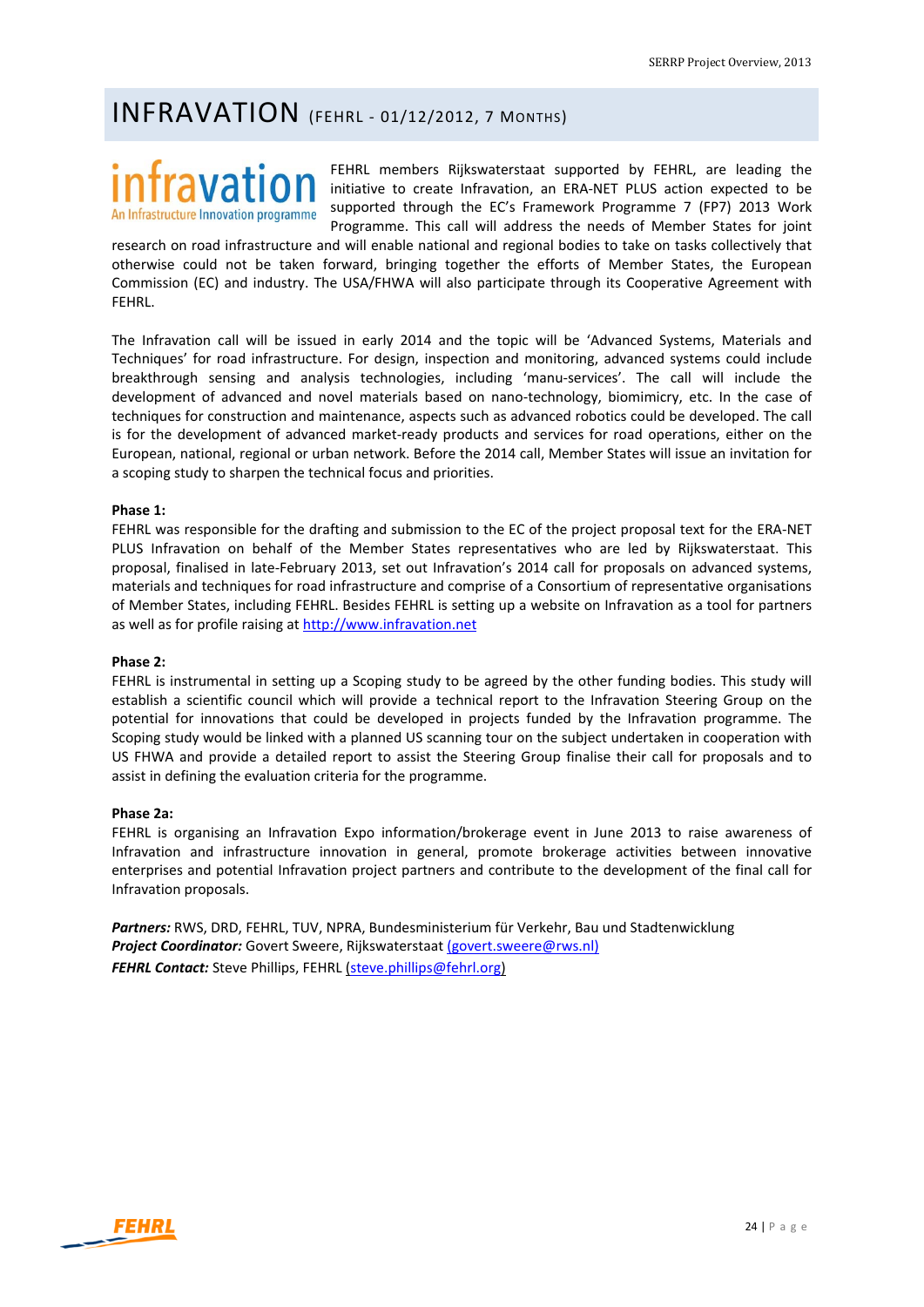# SAFELIFE‐X (FP7 CSA ‐ 01/06/2013, <sup>24</sup> MONTHS, DG RTD)

#### **Safe Life Extension management of aged infrastructures networks and industrial plants**

The importance of aging of infrastructures, networks and industrial plants will continue to increase because of

- a) need to continue operation of these infrastructures, networks and plants beyond the design life-time,
- b) need to operate under changed conditions and
- c) the increased role of existing plants in the optimized ("smart") supply and utility networks of the future, e.g. as fall‐back supply.

The effective agreed strategies to address aging issues are yet to be developed and consistently applied. The project, SafeLife‐X, will contribute to creating consensus on aging management including potential cascading and/or ripple effects. It will, thus, satisfy the demand within various industrial sectors and help match the EU Grand Challenges and the EU‐2020 Strategy, and achieve goals of main stakeholders (e.g. EC, OECD, ECTP, ETPIS...). The project will create a multi-disciplinary / multi-sector community able to answer the key issues related aging at EU & International level. The consortium includes members of the EU Technology Platforms ECTP (construction) and ETPIS (industrial safety) and a group of 25 experts to complement the expertise needed, and will be open to all interested parties. This community will meet, share experience and prepare a common vision for the future and main elements needed to realize it. The project will capitalize on best practices of modelling, asset integrity management, decision making, and cost-benefit analysis. CEN Workshop Agreement(s) will be initiated in the course of the project and the development of one European Standard (EN) on "Risk‐Based Inspection Framework" pursued. New projects will propose input for Horizon 2020 within the Strategic Research Agenda & Roadmap. SafeLife‐X will explore the issue of aging as an opportunity for new technologies, services and businesses primarily in service and construction sectors, the latter being the largest EU industrial employer representing 9.9% of the GDP and 14.9 million operatives.

Partners: European Virtual Institute for Integrated Risk Management (EU-VRi), Steinbeis Advanced Risk Technologies GmbH, Institut National de l'Environnement Industriel et des Risques, Tecnalia Research & Innovation Foundation, Deltares, Teknologian tutkimuskeskus (VTT), FEHRL, Electricité de France SA., EnBW Energie Baden‐Württemberg AG, Vienna Consulting Engineers (VCE)

*Project Coordinator:* Aleksander Jovanovic, EU‐VRI (jovanovic@eu‐vri.eu) *FEHRL Contact:* Steve Phillips, FEHRL (steve.phillips@fehrl.org)

**FEHRL**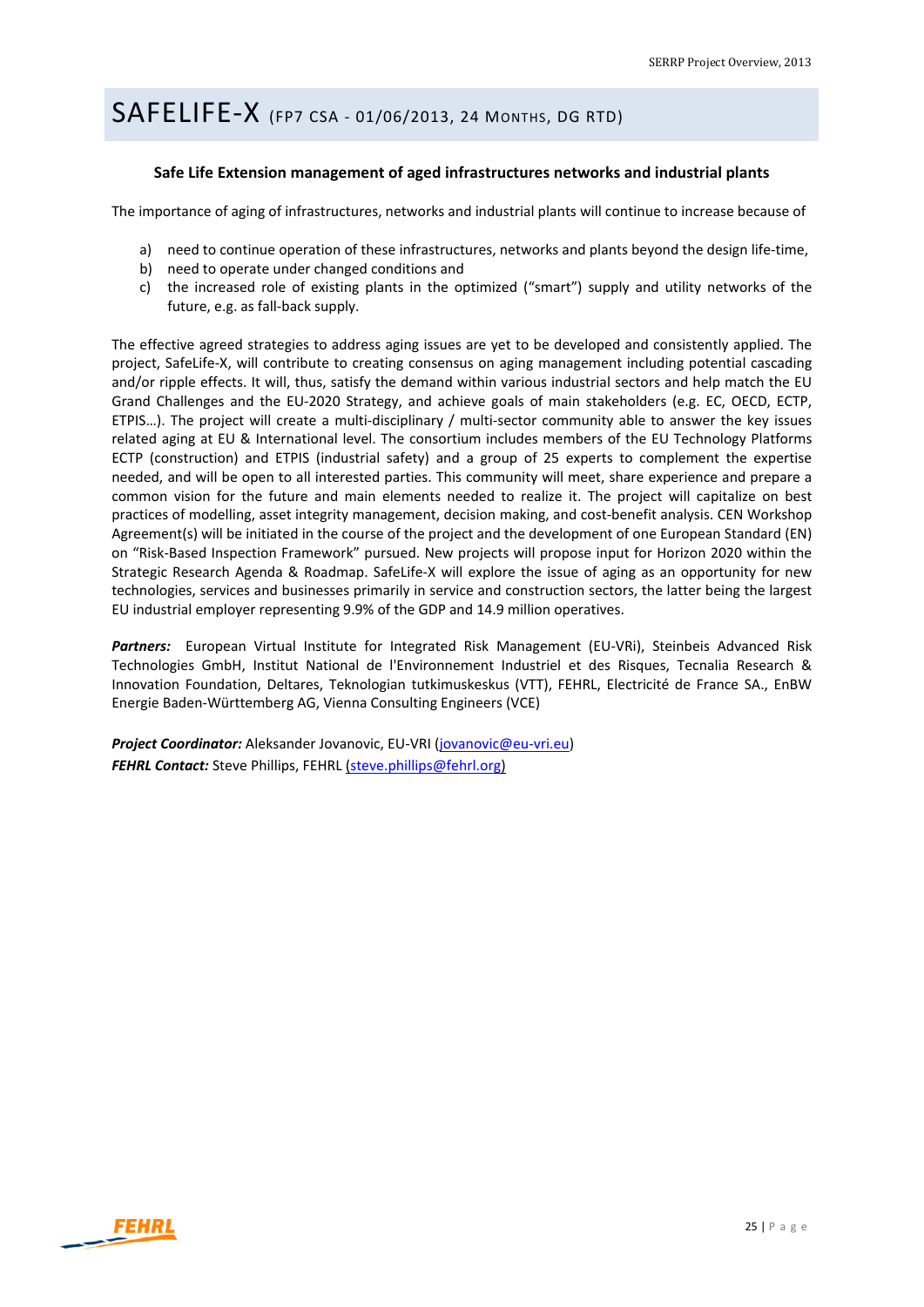#### **FEC supervisor ‐ Bojan Leben (bojan.leben@zag.si)**

### SAFIER (FP7 CSA ‐ 01/02/2009, <sup>39</sup> MONTHS, DG RTD)

#### **Support action for implementation of ERTRAC's road transport research priorities (SAFIER)**

SAFIER aimed to build the strategies for implementing a step-change in the road transport sector - and more widely within the transport and energy sectors by providing the objective, consensus‐based plans for the European Technology Platform ERTRAC (European Road Transport Research Advisory Council). Since 2002, ERTRAC has been an open forum for all relevant stakeholders in the road transport research. SAFIER provided common agreement on the scenarios for the urban mobility, long-distant transport, road transport safety, environment and energy, global competitiveness and enabling technologies sectors. The crucial contribution that ERTRAC made towards the establishment of the European Research Area and achieving the Lisbon goals addressing the 21<sup>st</sup> Century's key economic, technological, environmental and societal challenges for road transport will be continued. SAFIER aimed to support the development of transport specific innovations that will deliver step changes into efficiency and cleanness in the next 20 years and beyond.

SAFIER has led to a radical change in the stimulation of the Research and Development (R&D) of breakthrough technologies and concepts for transport. The involvement of all relevant parties considered new approaches and models for implementing the radically new solutions (both in technology and ways of thinking) to overcome the key challenges and in particular address the impact on, and of, climate change and overcoming energy dependency. Topics such as urban mobility and long distance transport were discussed in an integrated way with other transport modes. Industry and public authorities used the outputs of SAFIER to shape their R&D strategies to prioritise on areas of consensus and coordinate research activities. SAFIER aimed to demonstrate to decision-makers that action is possible to address the climatic, energy, mobility, safety, and global competitiveness challenges facing Europe.

*Partners:* FEHRL (Umbrella: TRL, DVS) (BE), CONCAWE (BE), CRF (IT), Rheinisch‐Westfaelische Technische Hochschule Aachen (DE), UITP (BE), ERTICO (BE), VALEO (FR), Delphi Automotive Systems Luxembourg (LX), POLIS (BE), Volkswagen AG (DE), Volvo Technology (SW)

*Project Coordinator:* Josef Affenzeller, AVL List GmbH (josef.affenzeller@avl.com) *FEHRL Contact:* Steve Phillips, FEHRL (steve.phillips@fehrl.org)

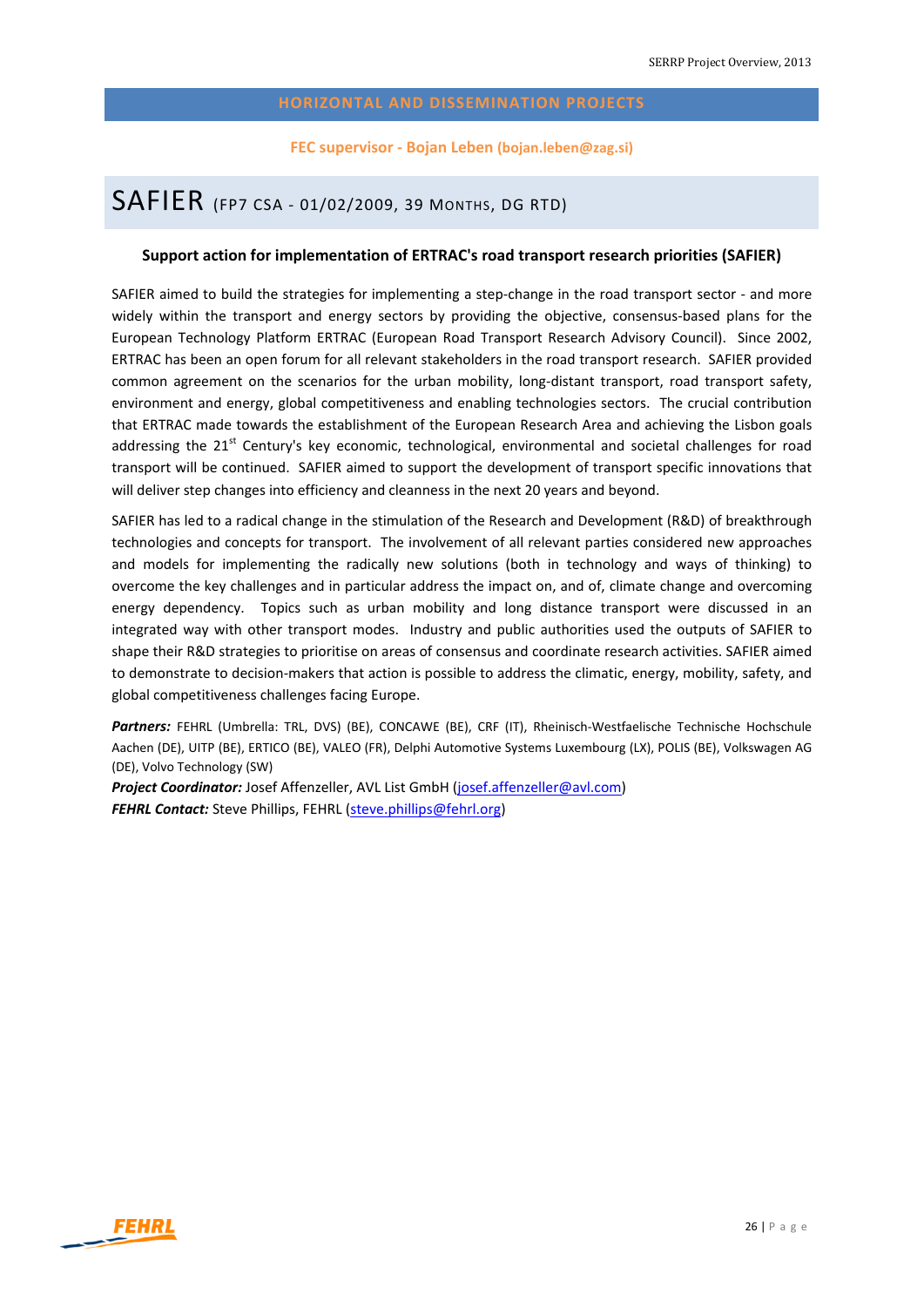### TEAM (FP7 ITN ‐ 01/11/2009, <sup>48</sup> MONTHS, DG RTD)

#### **Training in European Asset Management (http://www.ucd.ie/team)**



Transport demand, both for passengers and freight, is growing strongly. To meet the economic growth targets of the Lisbon Agenda and to facilitate the economic integration of the European Union, European transportation needs to cater for a continuing medium term growth in demand. However, transport growth using the technologies of today is unsustainable.

New technologies and processes need to be developed which deliver cheap transport which is sustainable. In the past two decades there has been a revolution in electronic sensor and processing technologies. Sensors and the associated multiplexing electronics and software tools are now cheap and reliable which creates potential for new innovative uses in all kinds of ways.

The TEAM proposal will exploit the benefits of new sensor and processing technologies, methodologies, models and algorithms to monitor the condition and safety of transport infrastructure. These new sources of asset health data, combined with new computer models and algorithms, will achieve a step change gain in the accuracy of condition and safety assessments. Knowing exactly the processes, parameters, implications and state of health of transport infrastructure assets, will extend their safe working lives and reduce costs. It will prevent premature and sub‐optimal repair, rehabilitation and replacement of assets without compromising safety.

The TEAM project will not just achieve these technological advances but will also develop training structures for a new generation of PhD students with the specialist and complementary skills necessary to develop the transport infrastructure of tomorrow.

*Partners:* UCD, ROC, IFSTTAR, UNott, IFSTTAR, EPFL, RDA, ABM, TCD, FEHRL *Project Coordinator:* Dr Ciaran McNally, UCD (ciaran.mcnally@ucd.ie) *FEHRL Contact:* Steve Phillips, FEHRL (steve.phillips@fehrl.org)

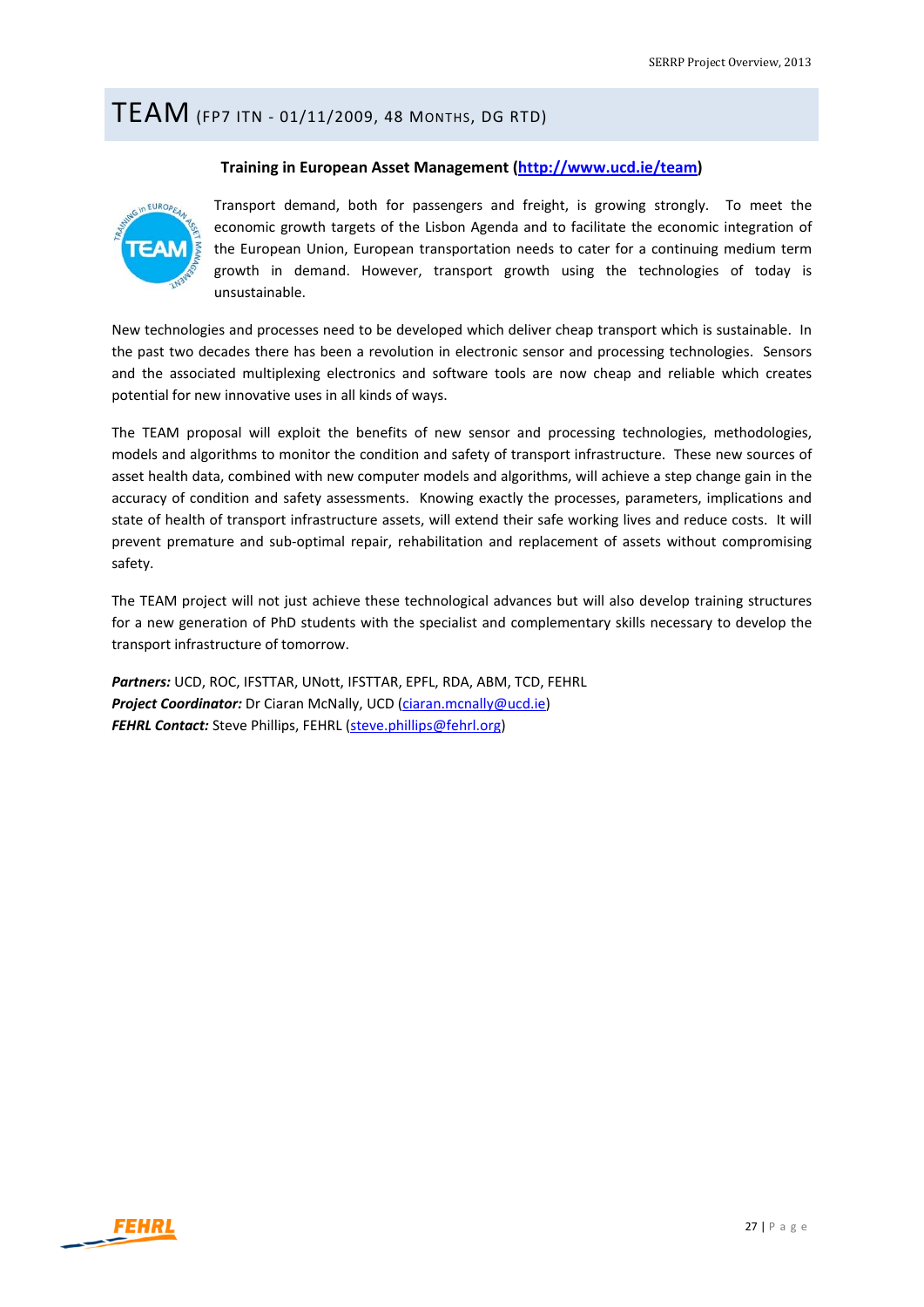### DETRA (FP7 CSA ‐ 01/06/2010, <sup>28</sup> MONTHS, DG RTD)

#### **Developing the European Transport Research Alliance (http://detra.fehrl.org)**

The concept of DETRA derived from the so-called Lyon Declaration. In 2008, the Lyon **DETRA** Declaration signatories i.e. ECTRI, FERSI, FEHRL, EURNEX, HUMANIST, ISN and NEARCTIS committed themselves to work together on the deepening the European Research Area objectives in transport to address the Grand Challenges. From this commitment grew the objective to create a European Transport Research Alliance (ETRA) that would strengthen transport domain. Key priorities of this Alliance were to examine the strengths, weaknesses, opportunities and threats (SWOT) in the domain and develop a common understanding and approaches to reducing fragmentation and overcoming barriers.

The DETRA project provided a detailed examination of the current status and structure of transport research, bringing together the competences of all the partners together with their networks and associated links to provide the most comprehensive assessment of all the aforementioned aspects of ERA development. The project then set out, and began implementation, of the next steps in developing the Surface Transport ERA. The project was based on consultations and inputs from main stakeholders and experts to provide a series of key deliverables setting out the current situation, the identified barriers and recommendations for the next generation of the Transport ERA. It was recognised that each of the ERA themes must be examined in detail but reflecting the need for greater integration between each element the main project deliverables focused on more cross-cutting aspects. For this reason, the project structure reflected each ERA theme in a separate Work Package. These were then integrated transversally into five major DETRA outputs covering the main strategic issues to be addressed in shaping a coherent Transport ERA programme to 2020.

*Partners:* ECTRI, EURNEX, CERTH (FERSI), FEHRL (Umbrella: AIT, BASt, CDV, CSIR, IBDiM, IP, UCD, VTI, ZAG) and Humanist with support of ISN and Nearctis *Project Coordinator:* Steve Phillips, FEHRL (steve.phillips@fehrl.org)

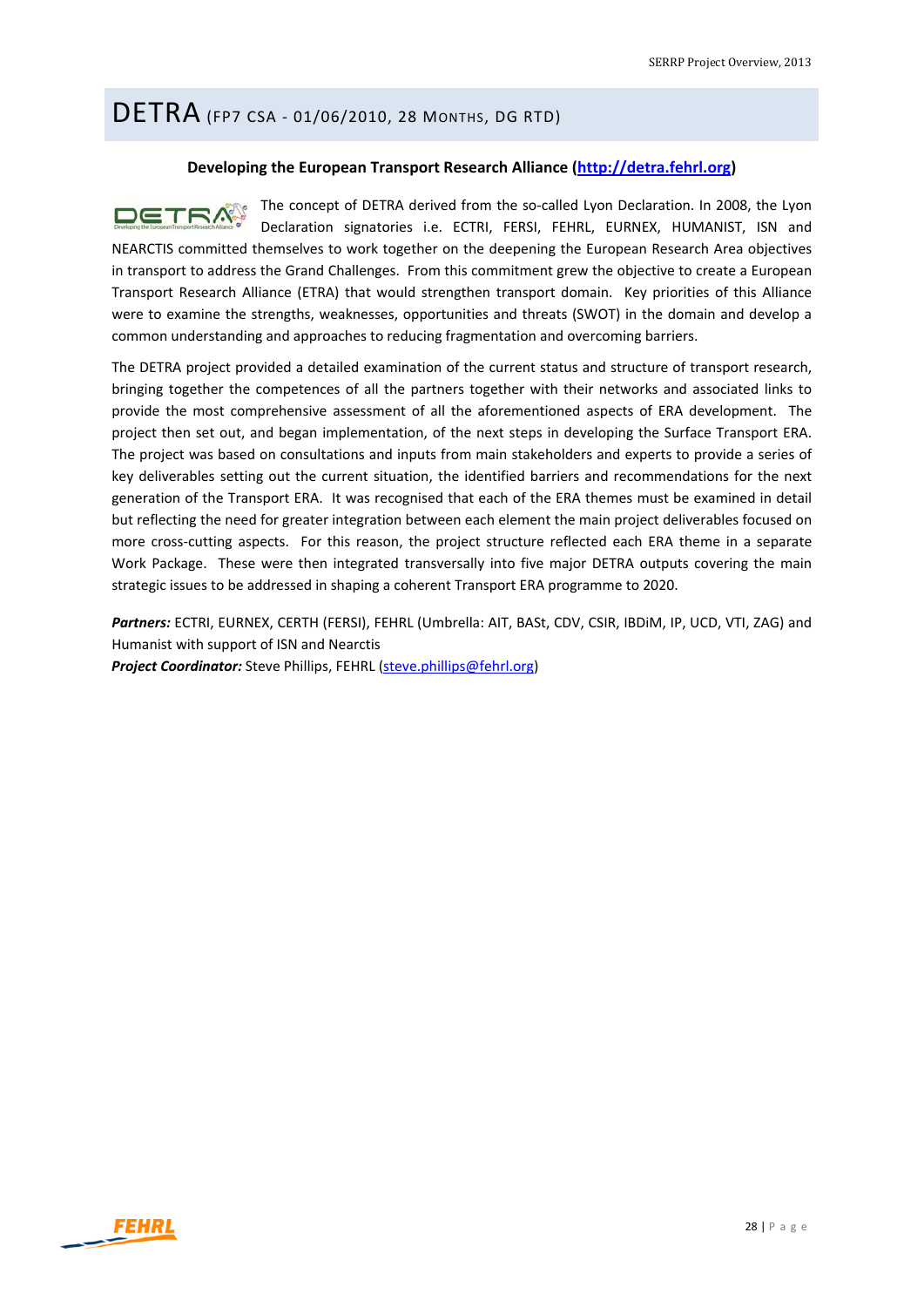### TRA 2012 (FP7 CSA ‐ 01/01/2011, <sup>24</sup> MONTHS, DG RTD)

#### **Supporting the Transport Research Arena 2012 conference** (**http://www.traconference.eu**)

The fourth Transport Research Arena 2012 (TRA2012) was organised in Athens, Greece, in April 2012 and was supported by five stakeholder organisations; the Conference of European Directors for Roads (CEDR), the



European Commission (EC), the European Road Transport Research Advisory Council (ERTRAC), the European Rail Research Advisory Council (ERRAC) and the European Technology Platform Waterborne (Waterborne TP).

This conference brought together representatives of the surface transport modes from industry, public authorities (national and local) and research

providers. The main objective of TRA2012 was to contribute to innovation in sustainable mobility for Europe, by bringing together all the stakeholders of the transport system. In pursuing its objective of sustainable mobility for Europe, TRA enhances the global competitiveness of the European Union, by promoting the three aspects of the knowledge triangle: Research ‐Education ‐ Innovation (Source ‐ TRA2012.

The objective of this project was to provide support for organising and promoting TRA2012 so that it can be effectively considered as the first European Sustainable Surface Transport research Conference. This included reinforcing the scientific excellence of the conference and cementing its position as the main transport research event in Europe. The project was a coordinated commitment of partners from all of the relevant stakeholder organisations plus the 2012 and 2014 TRA organisers. This involved a balanced representation between the three transport modes, with proper involvement of the European Technology Platforms (ETPs) and major transport research stakeholders (academics, suppliers, operators, infrastructure managers, transport authorities at EU, National and local level).

*Partners:* CEDR, EOSA, UIC, UNIFE, CESA, CERTH/HIT, EURNEX, UCD, IFSTTAR, UITP, FEHRL (Umbrella: BRRC, NTUA, ZAG)

*Project Coordinator:* Michel Egger, CEDR (michel.egger@cedr.fr) *FEHRL Contact:* Steve Phillips, FEHRL (steve.phillips@fehrl.org)

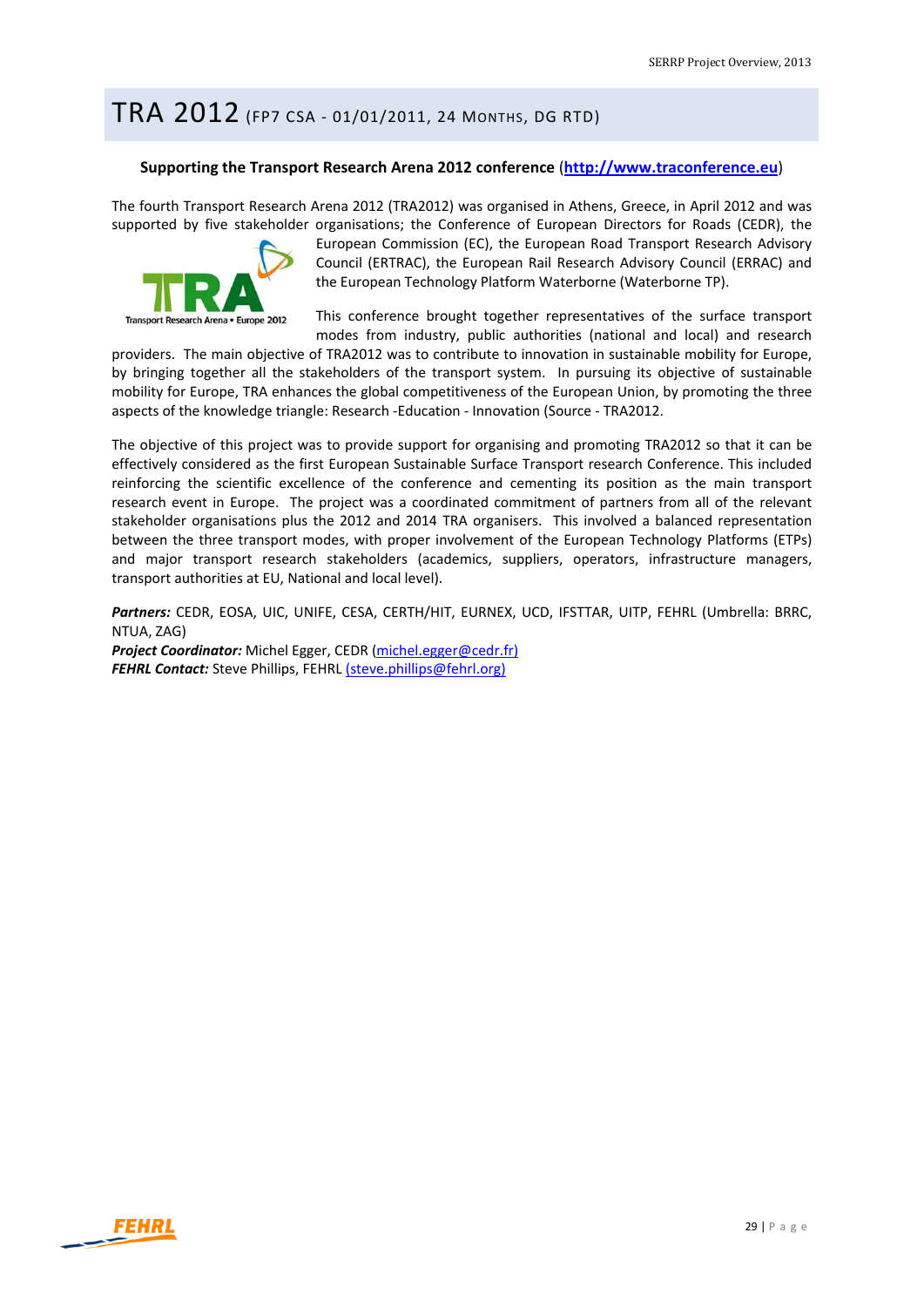### EUTRAIN (FP7 CSA ‐ 01/10/2011, <sup>24</sup> MONTHS, DG RTD)

### **European Transport Research Area International cooperation activities (http://www.eutrain‐project.eu)**



In the field of Transport research, the European Union as well as other major national, federal or regional entities of  $-g$ lobal importance such as the U.S., Japan, Australia, South America, India, China, and others are buffeted by common transport related

problems and challenges. These include challenges such as the forces of climate change, escalating energy prices, congestion and aging population, whose physical, social, and economic importance can only be faced jointly at international level. International Cooperation in Transport research is becoming therefore an increasing priority aiming, primarily, at creating critical mass in moving collaboratively to solve critical 21st century transportation challenges. The main idea and objective is to establish – through international cooperation in transport research ‐ the free circulation of specialized knowledge, experience and know how in facing transport problems and challenges and create through collaboration the conditions for more breakthrough research and achievements that would otherwise require more time and resources if faced individually and separately. As the European Transport Research Area (ERA-T) takes shape and strength, international transport research collaboration can both help its further strengthening and internal cohesion as well as boost Europe's competitiveness in the global economy. However, enacting and fostering international research collaboration is faced with significant problems and difficulties today (such as issues related to intellectual property rights, research infrastructures, researchers' mobility and others), which should themselves be researched, in order to provide the means of enacting solutions.

The EUTRAIN proposal seeks to put forward a framework for such international cooperation in Transport research between the ERA‐T and other regions, in order to ease existing barriers and limiting factors for such collaboration. It is also of major interest to try and achieve, within international research collaboration, an increased focus on human resources and creating the next generation of "global" researchers. The EU has already embarked upon an active programme of international cooperation actions and programmes for research, with actions partly under the 7th Framework Programme and partly as related to bilateral agreements for scientific and technological cooperation. The proposed project EUTRAIN will build upon the existing experience and know‐how in this field ‐ that has been gained in recent years through specific actions of international cooperation as well as projects / studies – and will go one step further to make specific recommendations and policies that will be —ripe for implementation.

Partners: ECTRI, ERTICO, FEHRL (Umbrella: BASt, CSIR, DRD, LNEC, VTI; Expert: FHWA), EURNEX, VOLVO Technology Corporation.

*Project Coordinator:* Caroline Alméras, ECTRI (caroline.almeras@ectri.org) *FEHRL Contact:* Steve Phillips, FEHRL (steve.phillips@fehrl.org)

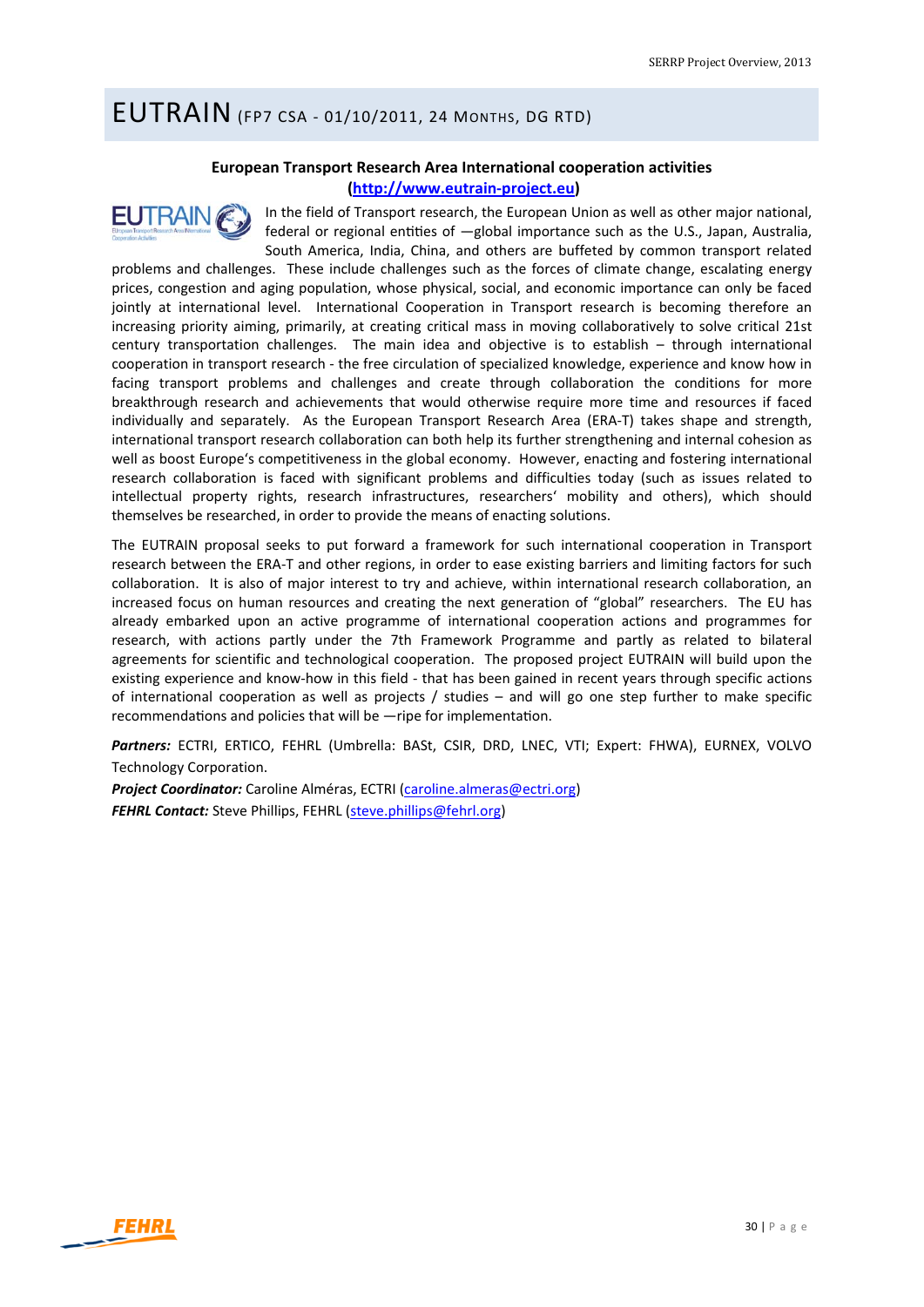### INCRIS (FP7 CSA ‐ 01/12/2011, <sup>30</sup> MONTHS, DG RTD)

### **Improving International Cooperation and R&D Road Infrastructure Strategy for Ukraine (http://www.fehrl.org/incris)**

Ukraine plays a strategic role in facilitating East‐West transport connections, the country's strategic road



network. It however, cannot handle the increasing traffic load due to insufficient technical parameters. The overall objective of the INCRIS coordinating action is to ensure that the cooperation capacities of Ukraine's leading road research centre, the Shulgin State Road Research Institute (DNDI) are reinforced in order for it to foster its integration into the European Research Area and this improve road infrastructure in Ukraine through joint research.

The project aims to establish strategic partnerships between DNDI and EU road research centres in order to facilitate knowledge sharing. The project will help DNDI to develop partnerships and set up joint research programmes through networking. It also aims to strengthen the ability of Ukrainian researchers to take part in future FP7 funded research projects through training on project management accompanied by the secondment of DNDI staff at the Brussels office of FEHRL.

The sharing and dissemination of knowledge between DNDI and research institutes in member states will be facilitated by setting up a bilingual website, translating scientific results of DNDI into English and disseminating them through various channels. A bilingual project brochure will also be produced and participation of DNDI researchers in international conferences in the partner countries will be supported. The project will also assist in building a research strategy for DNDI in order to increase its scope and regional coverage in Ukraine as well as to improve its responses to the socio‐economic needs of the country. Eventually, the project will contribute to improve transport infrastructure in Ukraine through enabling researchers to find the best solutions, locally initiated or an adaption of existing know-how while taking the principle of sustainability into account.

*Partners:* DNDI, FEHRL, IBDIM, VTI, KTI, INRC. *Project Coordinator:* Natalia Bidnenko, DNDI (bna@dorndi.org.ua) *FEHRL Contact:* Adewole Adesiyun, FEHRL (adewole.adesiyun@fehrl.org)

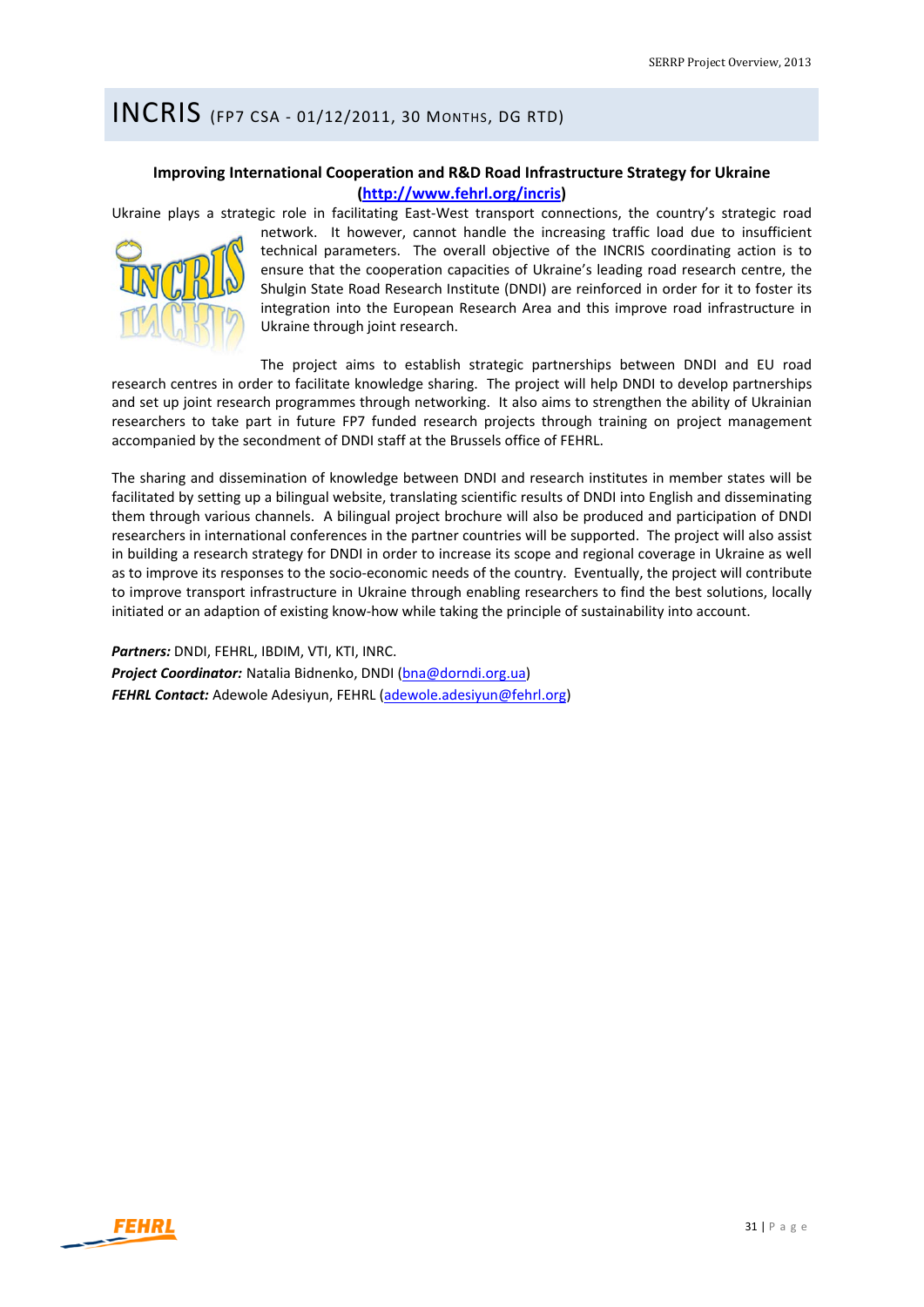### FOSTER‐ROAD (FP7 CSA ‐ 01/03/2013, <sup>36</sup> MONTHS, DG RTD)

#### **Future of Surface Road Transport European Research**

The FOSTER‐ROAD project will support the European Technology Platform ERTRAC (the European Road Transport Research Advisory Council) to create and implement the needed research and innovation strategies for a sustainable and competitive European road transport system. Linking all relevant stakeholders FOSTER‐ ROAD will provide the consensus-based plans and roadmaps addressing the key societal, environmental, economic and technological challenges in areas such as road transport safety, urban mobility, long distance freight transport, global competitiveness and all issues related to energy and environment. The FOSTER‐ROAD activities include project monitoring, strategic research agendas, business case models and innovation plans, coordination of research on European and national level. They include multi-modal issues as well as comprehensive dissemination activities. Overall it can be stated that FOSTER‐ROAD provides the best opportunity to maintain, strengthen and widen the activities to further develop the multi‐stakeholder road transport research area, for the high‐quality research of societal and industrial relevance in Europe.

*Partners:* AVL list GmbH, Centro Ricerche Fiat scpa, CONCAWE IVZW, Continental Automotive GmbH, ERTICO, FEHRL, Fundacion AIC, POLIS, Renault s.a.s. represented by GIE REGIENOV, Ricardo UK Limited, Robert Bosch GmbH, Scania CV, UITP, Valeo sa, Volkswagen ag, Volvo Technology ab

*Project Coordinator:* Alexander Holleis, AVL List GmbH (Alexander.Holleis@avl.com) *FEHRL Contact:* Steve Phillips, FEHRL (steve.phillips@fehrl.org)

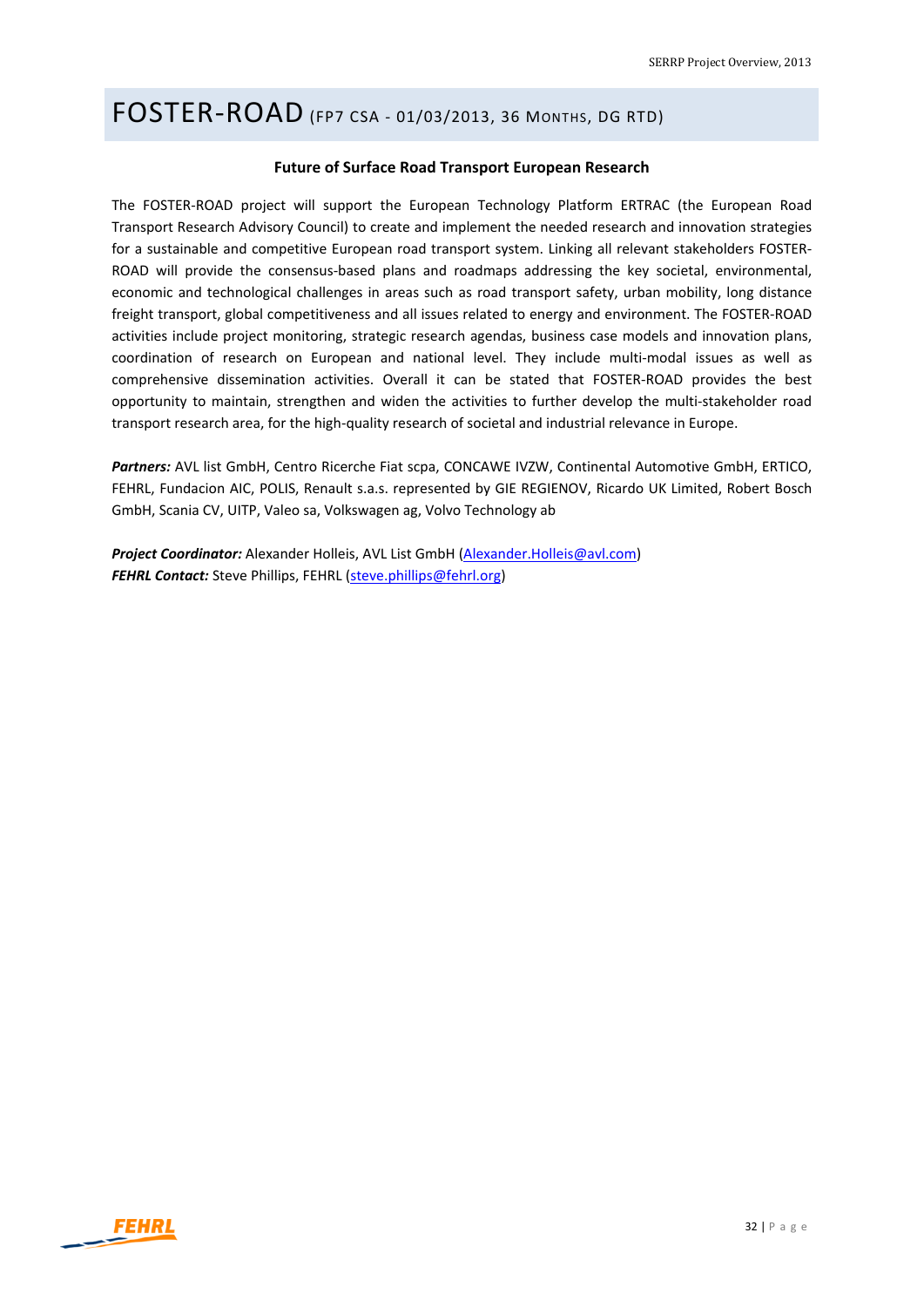# TRA‐VISIONS (FP7 CSA ‐ 01/05/2013, <sup>18</sup> MONTHS, DG RTD)

### **Organisation of Transport Research Awards for the Transport Research Arena (TRA) conference (http://www.travisions.eu)**



The concept of this project is to organise two competitions for transport research awards to be announced at the TRA conference in 2014:

- ‐ A research student competition with the goal of stimulating the interest among young researchers/students in the field of sustainable surface transport.
- ‐ A competition for senior researchers in the field of innovative surface transport concepts based on results only from EU‐funded projects.

Both competitions will cover all surface transport modes (road, rail and waterborne) including Infrastructures and cross‐cutting issues in line with the EC policy objectives for smart, green and integrated transport. The objectives are to nurture the best transport researchers in Europe, promote the alignment of their interests with those of transport stakeholders, encourage them to participate in the conference and celebrate their achievements. Similarly the senior researcher competition will promote and acknowledge the leaders in generating impactful research in transport in the EU. The process will be two-way: young researchers will be inspired by the presentations at the main conference and mature researchers will be inspired by the research and vision of the young researchers.

Partners: Foundation WEGEMT - a European Association of Universities in marine technology and related sciences, Balance Technology Consulting GmbH, EURNEX e. v, UIC France, FEHRL, CESA, Fraunhofer, AVL List, UCD

*Project Coordinator:* George Smyrnakis, WEGEMT (george.smyrnakis@newcastle.ac.uk) *FEHRL Contact:* Steve Phillips, FEHRL (steve.phillips@fehrl.org)